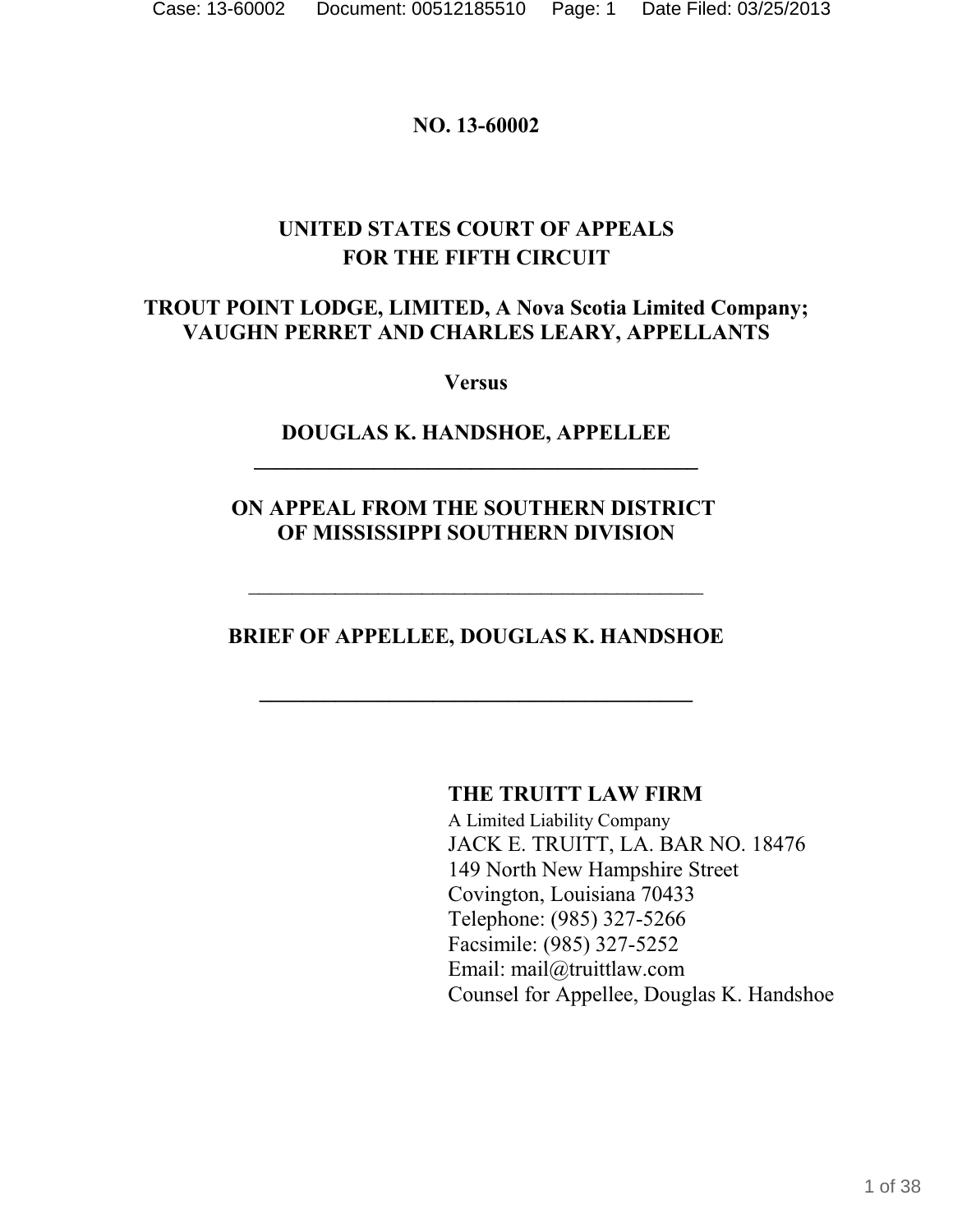Case: 13-60002 Document: 00512185510 Page: 2 Date Filed: 03/25/2013

#### **CERTIFICATE OF INTERESTED PERSONS**

The undersigned counsel of record certifies that the following listed persons and entities as described in Rule 28.2.2 have an interest in the outcome of this case. These representations are made in order that the judges of this Court may evaluate possible disqualifications or recusal. Parties in interest are:

- 1. Trout Point Lodge, Vaughn Perret, and Charles Leary (Appellants), 140 Trout Point Road, Kemptville, Nova Scotia BOW1Y0.
- 2. Doug K. Handshoe (Appellee), 345 Carroll Avenue, Bay St. Louis, Mississippi 39520.
- 3. Chief District Judge Louis Guirola, Jr., 2012 15th Street, Suite 814, Gulfport, MS 39501.
- 4. Chief Magistrate Judge John Roper, 2012 15th Street, Suite 870, Gulfport, MS 39501.
- 5. G. Gerald Cruthird, Esquire (Counsel for Appellee), Post Office Box 1050, Picayune, MS 39466.
- 6. Jack E. Truitt, Esquire (Counsel for Appellee), The Truitt Law Firm, LLC, 149 North New Hampshire Street, Covington, LA 70433.
- 7. Henry Laird, Esquire (Counsel for Appellants), Jones Walker, Post Office Box 160, Gulfport, MS 39502.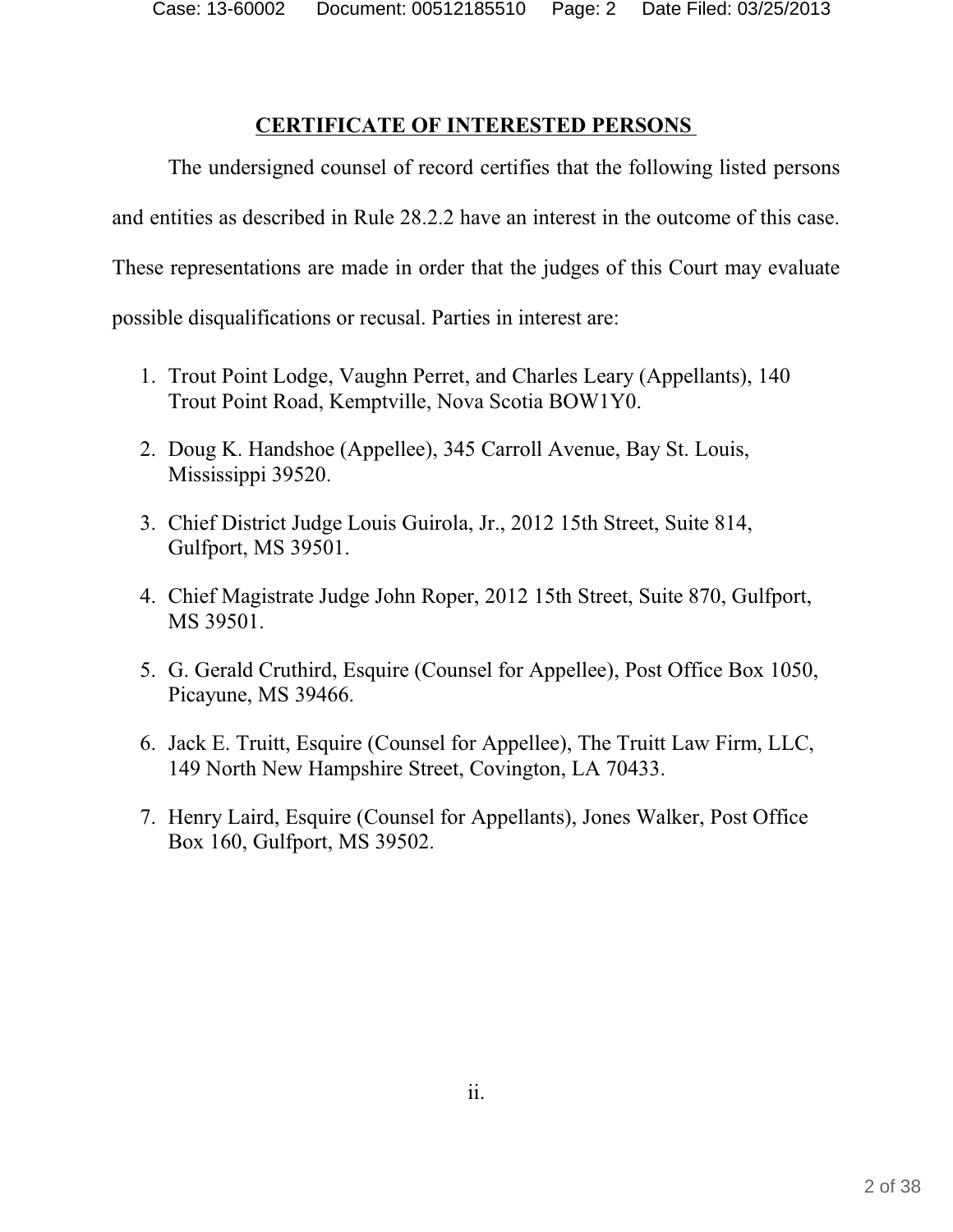Case: 13-60002 Document: 00512185510 Page: 3 Date Filed: 03/25/2013

#### **STATEMENT REGARDING ORAL ARGUMENT**

While Appellants, Trout Point Lodge, Limited, a Nova Scotia Limited Liability Company, Vaughn Perret and Charles Leary, contend that oral argument is necessary to decide what they contend is a case of first impression in interpreting 28 U.S.C. § 4101 *et seq.* (The SPEECH Act), Appellee, Doug K. Handshoe, asserts that this case, involving the grant of a motion for summary judgment, does not involve significant legal issues not previously authoritatively decided; moreover, there are no splits among the various Federal Circuit Courts regarding the issues before this Honorable Court, which would merit oral argument. Further, considering the routine nature of the granting or denial of summary judgments, as in this case, on undisputed facts, this case simply does not justify oral argument.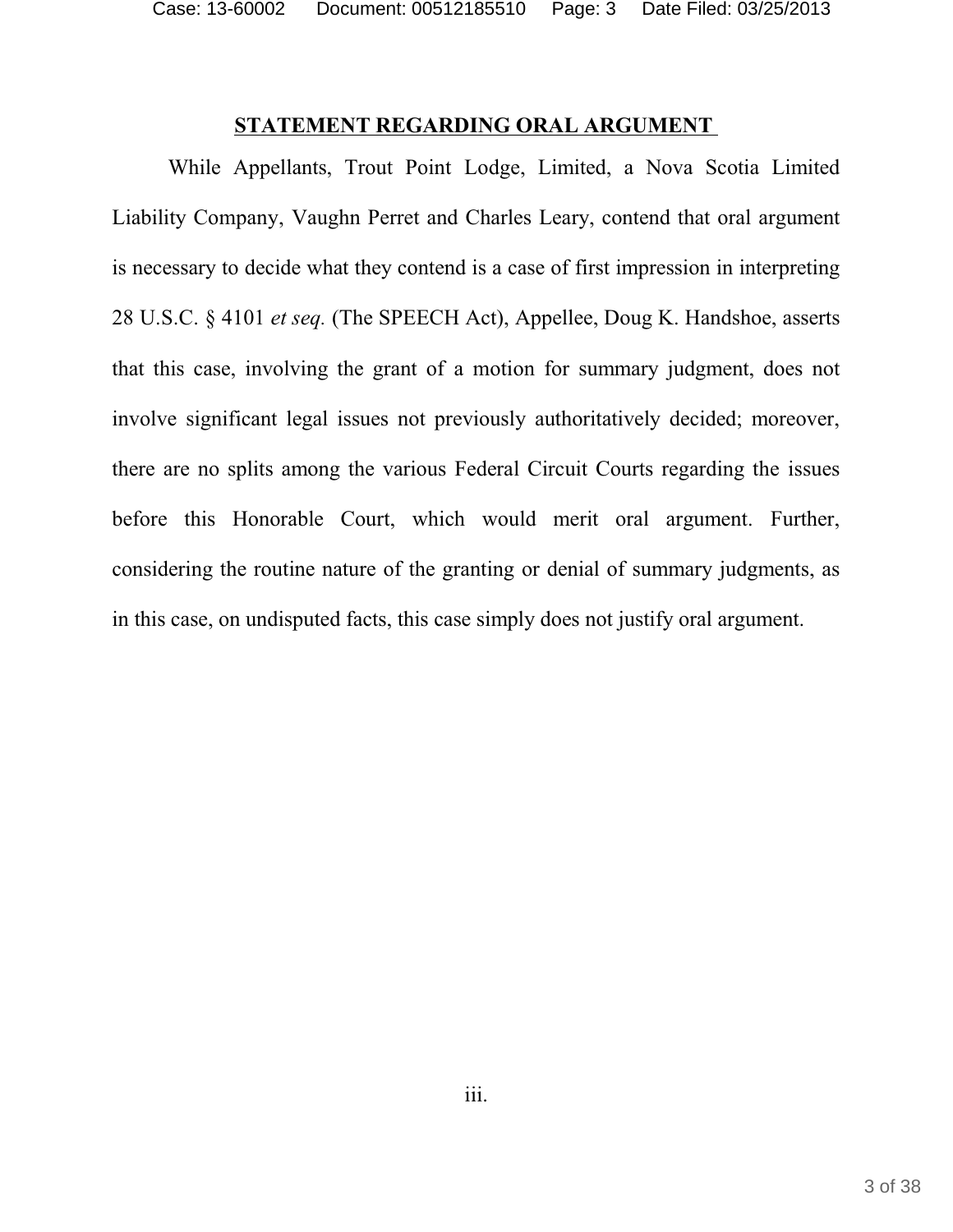# **TABLE OF CONTENTS**

| STATEMENT OF FACTS RELEVANT TO THE ISSUES SUBMITTED FOR |
|---------------------------------------------------------|
|                                                         |
|                                                         |
|                                                         |
|                                                         |
|                                                         |
|                                                         |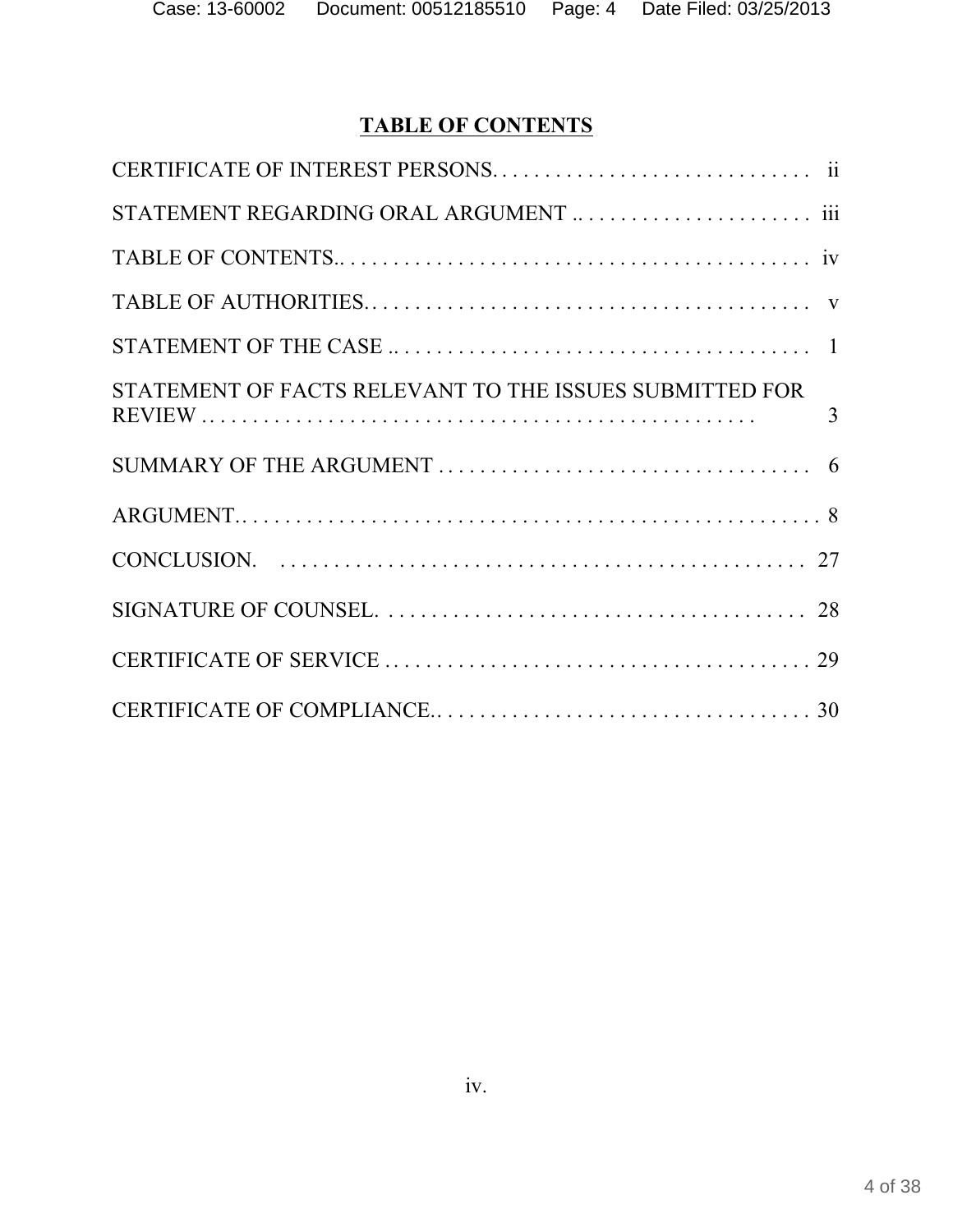# **LIST OF AUTHORITIES**

| Armistead v. Minor, 815 So.2d 1189, 1193, 1196 (Miss. 2002) 20,22,23                                                                       |
|--------------------------------------------------------------------------------------------------------------------------------------------|
| Brown v. Bob Tyler Suzuki, Inc., 1:11CV116HSMO-JMR, 2012 WL 293486                                                                         |
|                                                                                                                                            |
|                                                                                                                                            |
| Canadian Charter of Rights and Freedoms, Part I of the Constitution Act, 1982<br>Being Schedule B of the Canada Act, 1982, c.11 (U.K.). 17 |
|                                                                                                                                            |
|                                                                                                                                            |
| Dep't of Human Servs. State of Miss. V. Shelnut, 772 So. 2d 1041, 1044 (Miss                                                               |
| 23                                                                                                                                         |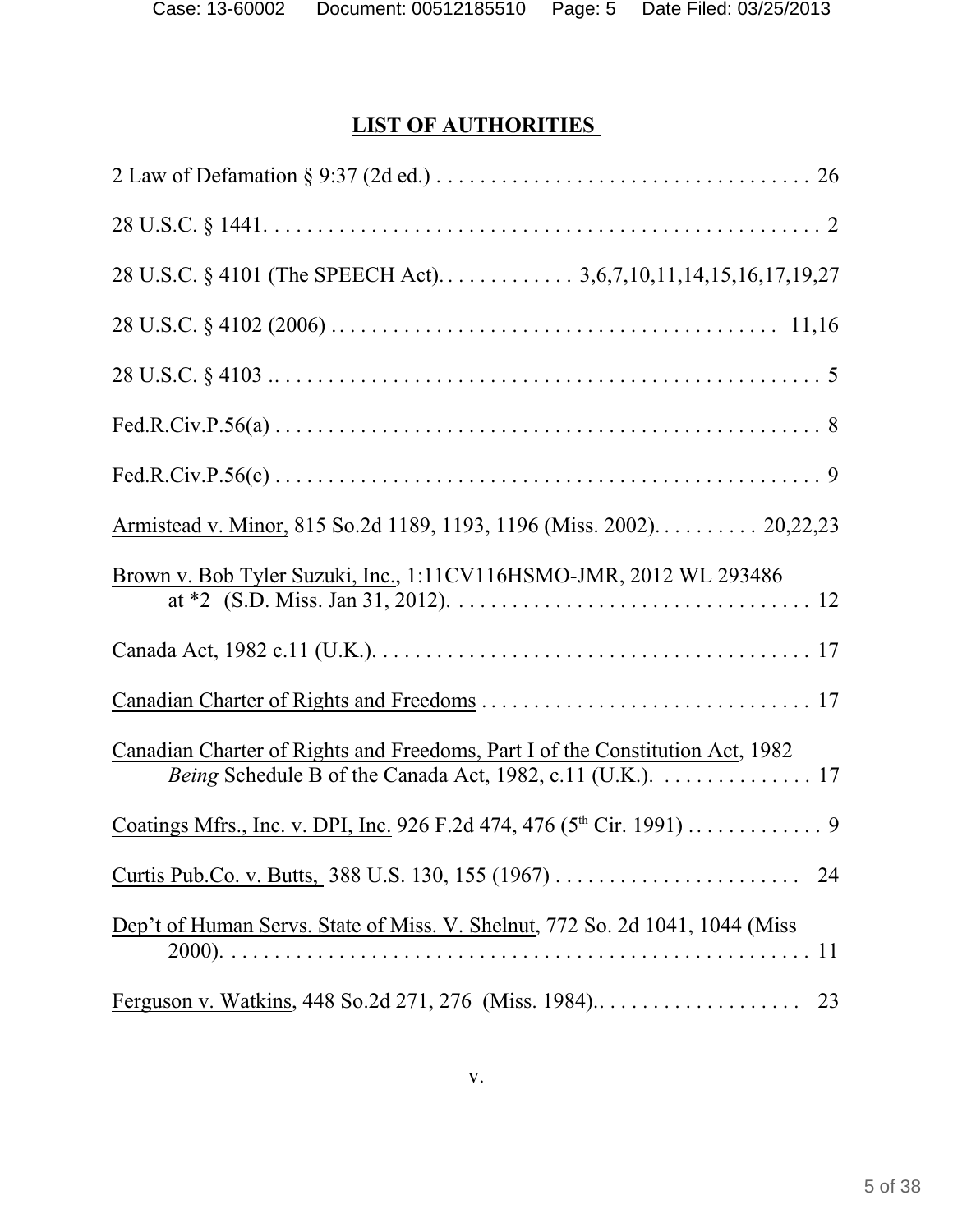| First A. Bank v. First Am. Transp. Title Ins. Co., 585 F. 3d 833,                                                                                                                                       |
|---------------------------------------------------------------------------------------------------------------------------------------------------------------------------------------------------------|
| Fulton v. Miss. Publishers Corp., 498 So.2d 1215, 1216 (Miss. 1986) 20                                                                                                                                  |
|                                                                                                                                                                                                         |
|                                                                                                                                                                                                         |
| Hill v. Church of Scientology of Toronto, [1995] 2 S.C.R. 1130. 24,25,26                                                                                                                                |
|                                                                                                                                                                                                         |
|                                                                                                                                                                                                         |
| Int'l Transactions, Ltd. V. Embotelladora Agral Regiomontana, SA de CV, 347<br>F.3d 589, 594 (5thCir. 2003). $\ldots$ . $\ldots$ . $\ldots$ . $\ldots$ . $\ldots$ . $\ldots$ . $\ldots$ . $\ldots$ . 12 |
| Investorshub.com, Inc. v. Mina Mar Group, No. 4:11cv9-RH/WS,                                                                                                                                            |
| John v. State of La. (Bd of Trustees for State Colleges and Universities), 757                                                                                                                          |
| <u>Kane v. Nat'l Union fire Ins. Co.</u> , 535 F.3d 380, 384 ( $5^{th}$ Cir. 2008). 8,9                                                                                                                 |
| Matsushita Elec. Indus.Co. v. Zenith Radio Corp., 475 U.S. 574,587,                                                                                                                                     |
| Moore Speech: Preempting Privacy Tourism, 33 Hastings Comm. & Ent                                                                                                                                       |
| Moore Speech: Preempting Privacy Tourism, 33 Hastings Comm. & Ent                                                                                                                                       |
| Moore Speech: Preempting Privacy Tourism, 33 Hastings Comm. & Ent                                                                                                                                       |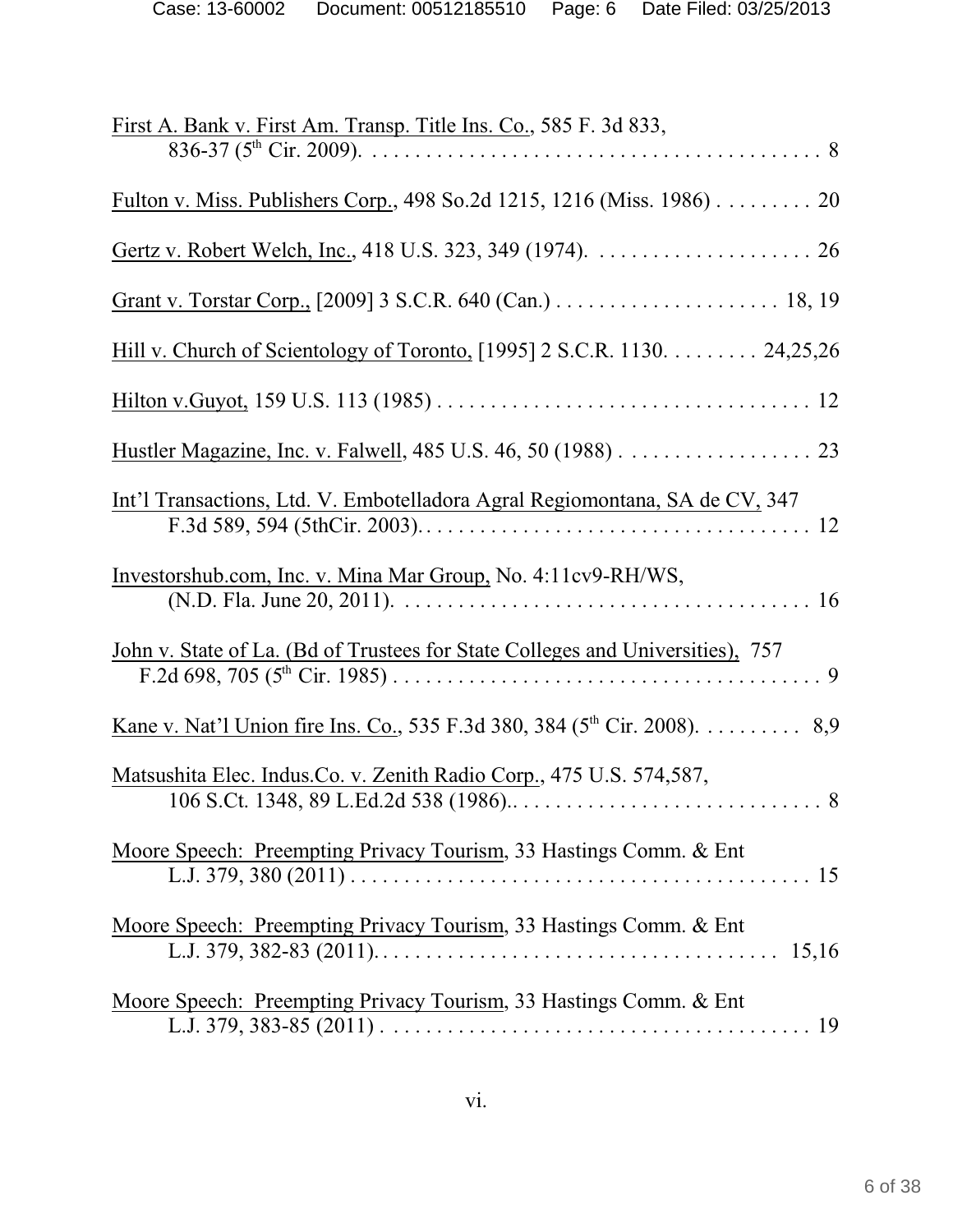| New York Times Co. v. Sullivan, 376 U.S. 254,283 (1964). 24                                    |
|------------------------------------------------------------------------------------------------|
| Peter Scalamandre & Sons, Inc. v. Kaufman, 113 F.3d 55, 560-61 (5 <sup>th</sup> Cir. 1997). 25 |
| Philadelphia Newspapers, Inc. v. Hepps, 475 U.S. 767, 776 (1986) 19,20,22                      |
|                                                                                                |
|                                                                                                |
|                                                                                                |
|                                                                                                |
|                                                                                                |
| Summary Judgment under the Federal Rules: Defining Genuine Issues of                           |
|                                                                                                |
| Wade v. Hewlett-Packard Dev. Co. LP Short Term Disability Plan,                                |
|                                                                                                |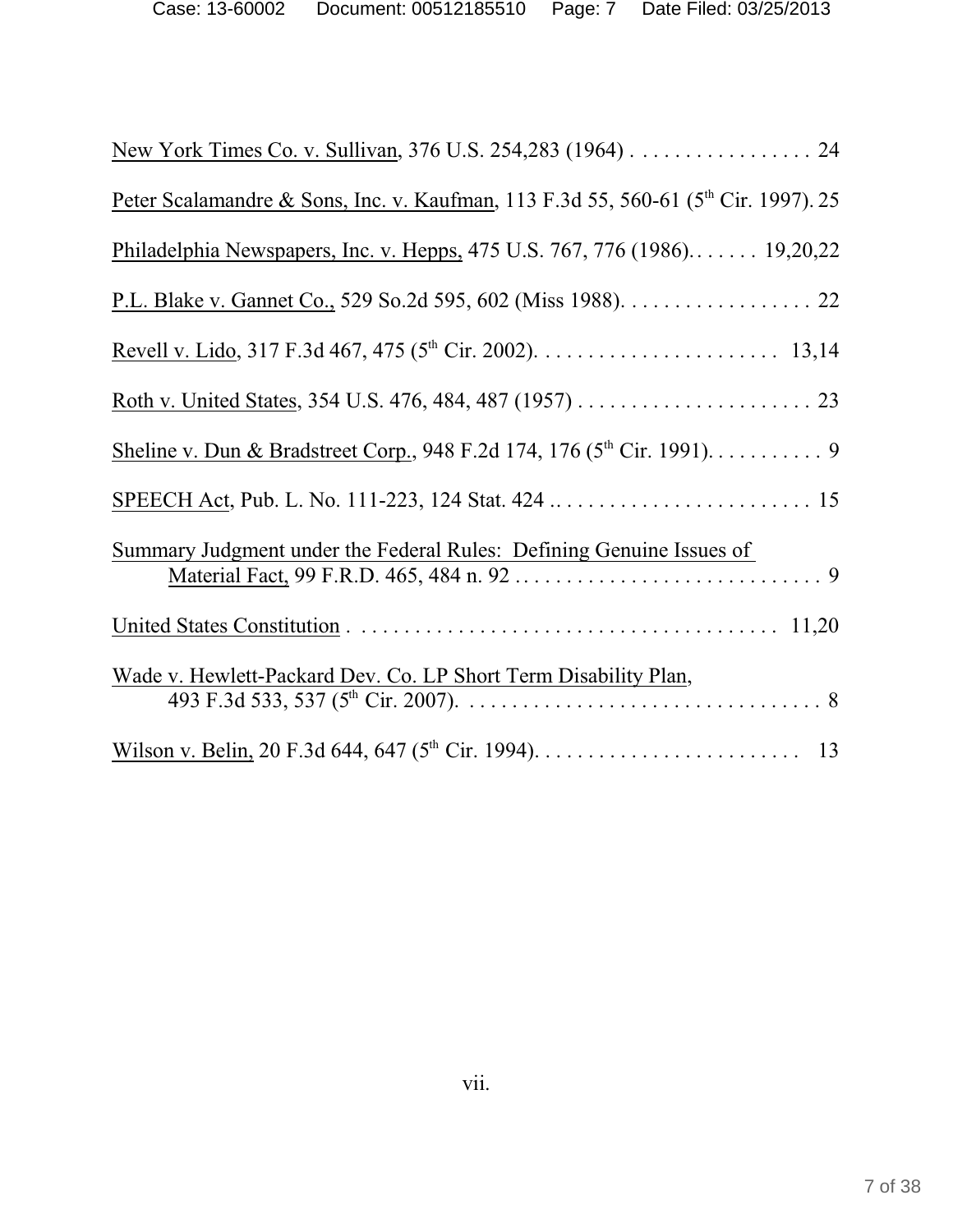#### **STATEMENT OF THE CASE**

On September 1, 2011, the Appellants, Trout Point Lodge, Vaughn Perret, and Charles Leary, filed their complaint for defamation and related relief (First Amended Statement of Claim) in the Supreme Court of Nova Scotia, Canada against Appellee, Doug K. Handshoe, a Mississippi citizen. (R. Vol. 1, p. 94; R.E. 3). Handshoe was purportedly served with the Claim, yet he did not make an appearance in the Canadian court.

In the Canadian litigation, Trout Point, Perret, and Leary alleged that Handshoe, the owner and publisher of a public affairs blog entitled "Slabbed.org," published false and defamatory statements that Trout Point, Perret, and Leary were involved in and associated with the corruption, fraud, and money laundering schemes involving former Jefferson Parish, Louisiana President Aaron Broussard and his administration. (First Amended Statement of Claim – R. Vol. 1, p. 94; R.E. 4). The Slabbed.org blog is mainly focused on insurance issues, litigation of note, and public corruption involving the Gulf Coast, primarily Mississippi and Louisiana.

The Appellants also contended that Handshoe had falsely published that Trout Point, Perret, and Leary had misled investors and Canadian court officials concerning their ownership of a failed business they had in Canada. (R. Vol. 1, pp.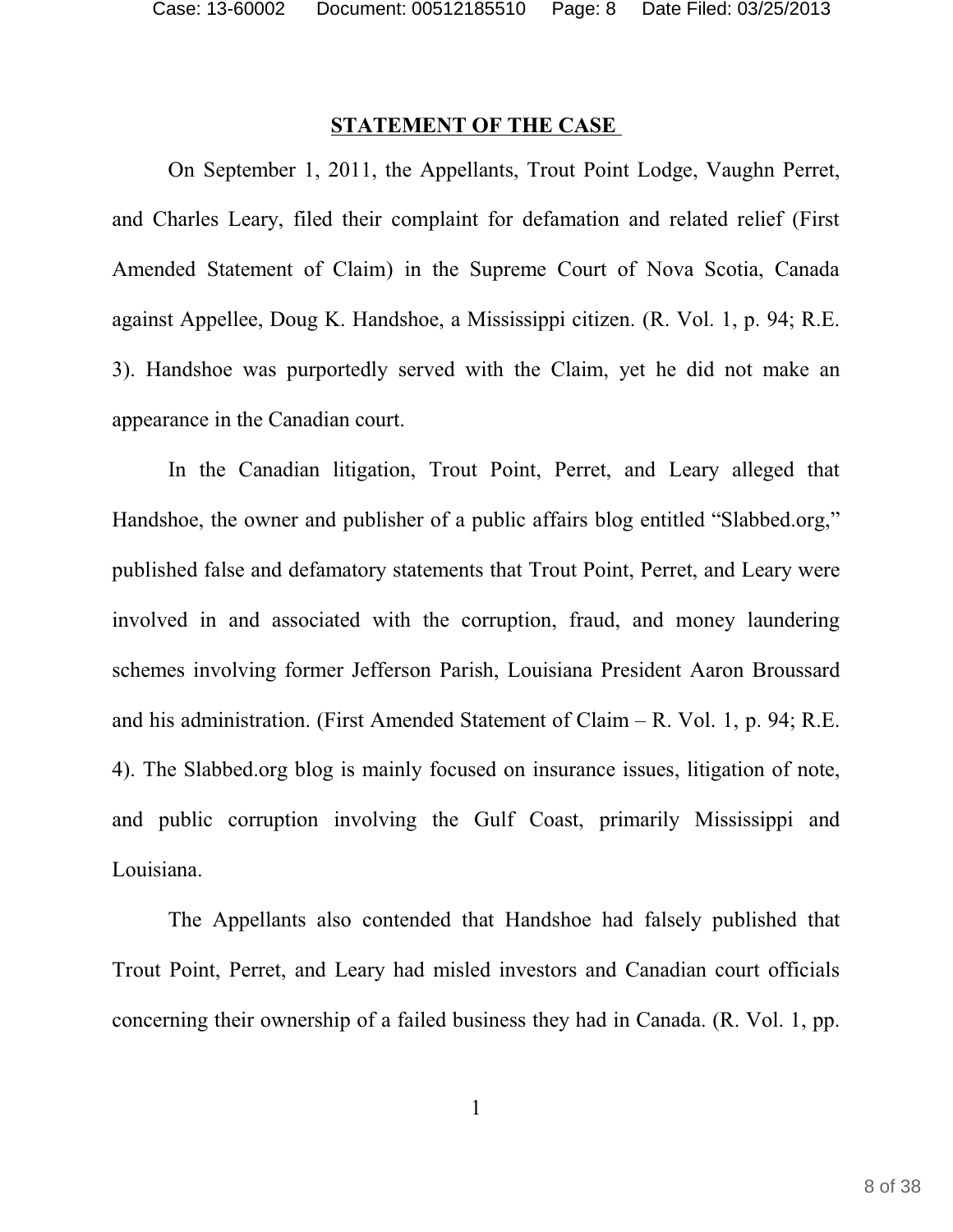95-115; R.E. 4). They also contended that Handshoe falsely published that Trout Point Lodge suffered a series of business failures, was on the verge of bankruptcy, and was owned by unscrupulous persons in Perret and Leary. (R. Vol. 1, pp. 95- 115; R.E. 4).

Handshoe chose not to make an appearance in the Canadian proceeding, and in his absence, the foreign court made an adjudication that Handshoe had defamed the Appellants. The Canadian court entered a default judgment against him, on February 2, 2012, and entered judgment on the defamation claims against Handshoe, awarding Trout Point Lodge \$75,000.00 in general damages; Vaughn Perret \$100,000.00 in general damages, \$50,000.00 in aggravated damages and \$25,000.00 in punitive damages; and Charles Leary \$100,000.00 in general damages, \$50,000.00 in aggravated damages, and \$25,000.00 in punitive damages, with costs in favor of the Appellants in the amount of \$2,000.00. (R. Vol. 1, p. 123; R.E. 4).

On March 8, 2012, Trout Point, Perret, and Leary enrolled their Canadian defamation judgment in the Circuit Court of Hancock County, Mississippi (R. Vol. 1, p. 121), and on March 26, 2012 pursuant to 28 U.S.C. § 1441, Handshoe removed the State Court litigation to the United States District Court for the Southern District of Mississippi, Southern Division. (R. Vol. 1, p. 10).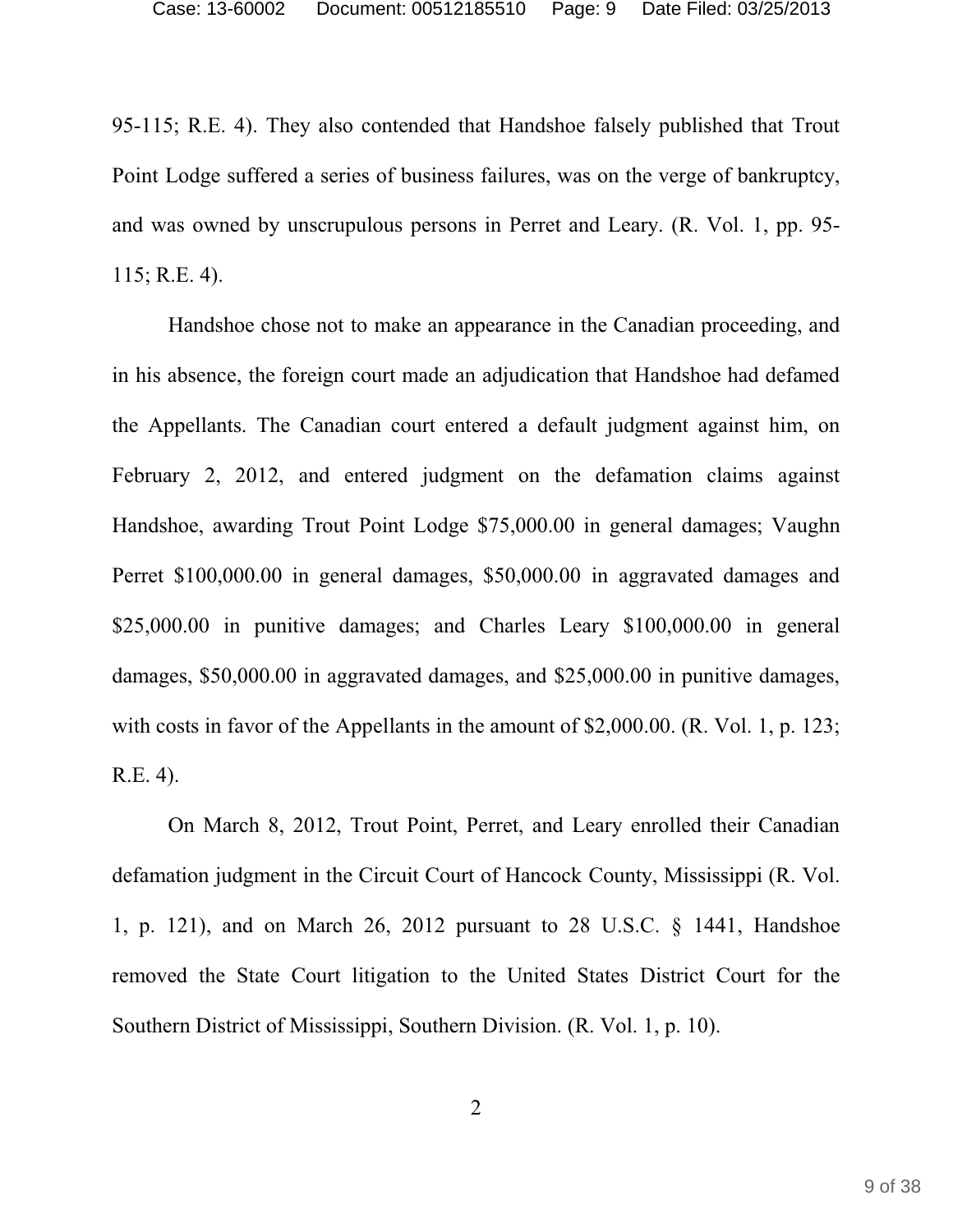*All of the parties agreed that all issues were strictly legal in nature*, and they conducted no discovery. Instead, the parties submitted the matter to the District Court for a decision on the enforceability of the Canadian judgment by way of cross-motions for summary judgment. These motions sought the decision of the District Court as to whether, as a matter of law, the Canadian judgment was enforceable against Handshoe pursuant to provisions of the SPEECH Act.

On December 19, 2012 the District Court entered summary judgment in favor of Handshoe and against Trout Point, Perret, and Leary finding that, pursuant to the SPEECH Act, Trout Point, Perret and Leary's judgment would not have been entered against Handshoe in a Mississippi court having jurisdiction over Handshoe since Trout Point, Perret, and Leary failed to prove that Canadian defamation laws were not as protective of free speech as American laws and that the defamatory statements at issue were false. (R. Vol. 6, p. 1553; R.E. 9; R. Vol. 6, p. 1534; R.E. 8).

On December 26, 2012, Tout Point, Perret, and Leary perfected their appeal to this Court by filing their Notice of Appeal. (R. 6, p. 1554; R.E. 2).

#### **STATEMENT OF FACTS RELEVANT TO THE ISSUES SUBMITTED FOR REVIEW**

Slabbed New Media, LLC owns an Internet website, Slabbed.org ("Slabbed"), sometimes referred to as a "blog." Appellee, Doug K. Handshoe, is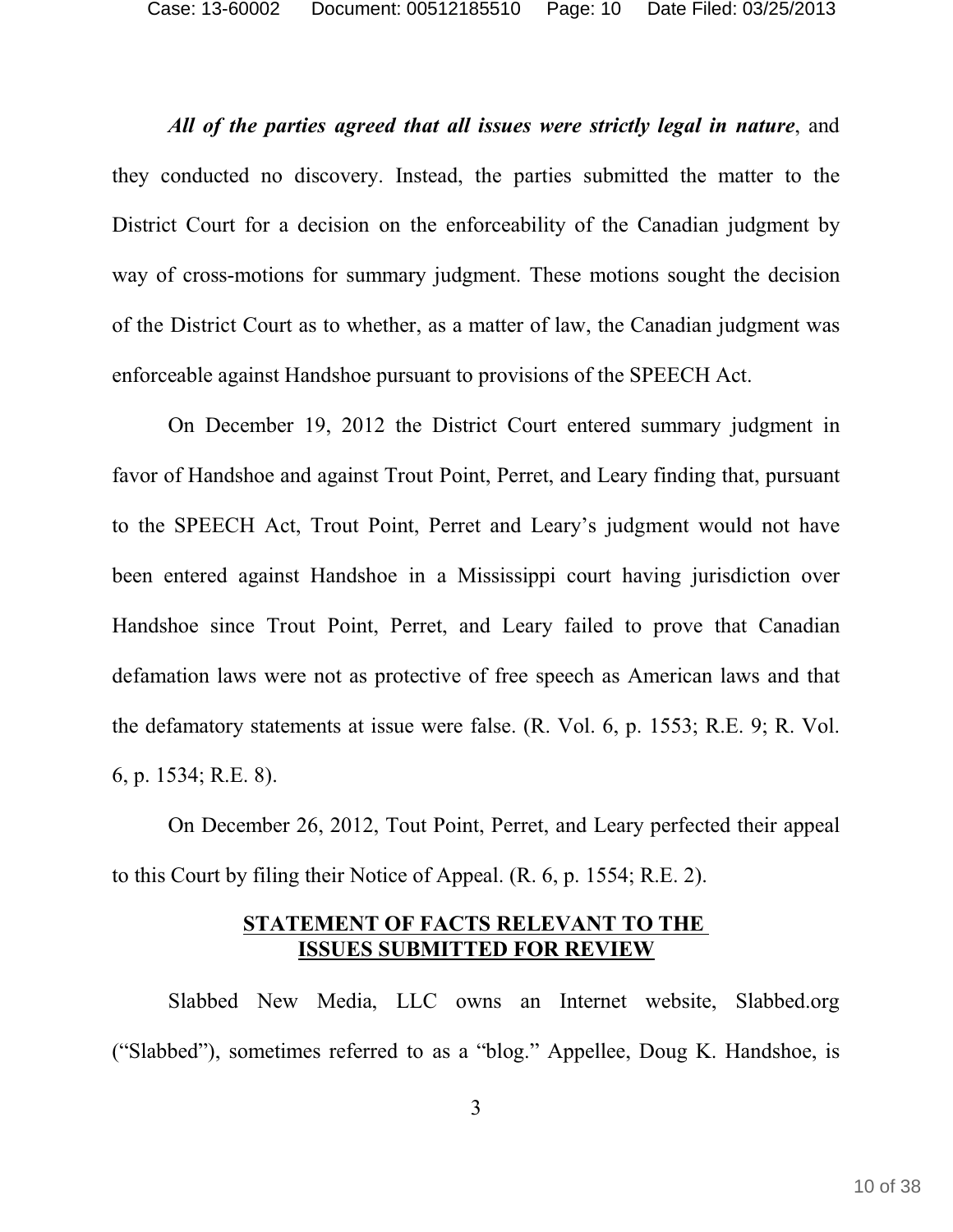the owner of this website, on which he reports on issues such as ongoing civil and criminal court cases, Hurricanes Katrina and Rita, the Gulf Oil Spill, political corruption, and other miscellany.

Slabbed has been instrumental in its reporting on the ongoing corruption scandal, indictment, and guilty plea of Aaron Broussard, former Parish President of Jefferson Parish, Louisiana. Broussard was charged with allegations of kickback schemes, money laundering, and fraud while in office, and he eventually plead guilty to some of the charges contained within the original indictment.

During his time in office, Broussard owned property in Nova Scotia, Canada, which he used to funnel kickbacks from contractors doing business with Jefferson Parish, facts set forth in the factual basis of an indicted co-defendant. Media reports revealed that the Appellants, Charles Leary and Vaughn Perret, coowned and/or managed this property, and they eventually conceded such, although they originally denied any association with Broussard; in addition, Appellants own and operate the Trout Point Lodge, which was adjacent to Aaron Broussard's properties in Nova Scotia.

On May 6, 2011, Appellants served an undated notice of claim on Handshoe, and on August 9, 2011, they filed a defamation claim in Nova Scotia, Canada in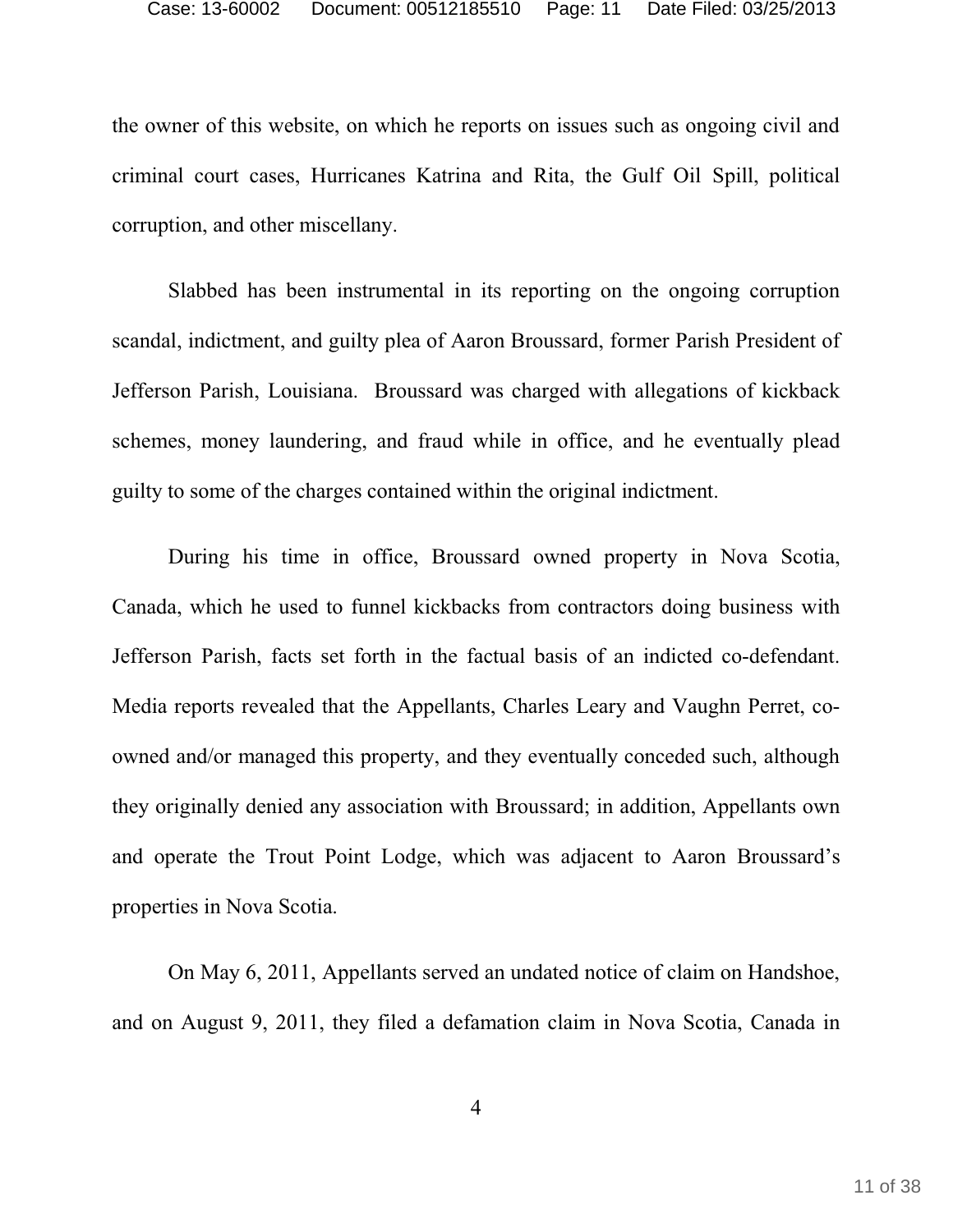response to the written statements of defendant and post commenters. This claim was amended on September 1, 2011 to include additional allegations related to written statements on the blog.

Handshoe never subjected himself to the personal jurisdiction of the Canadian court in the Canadian defamation lawsuit and did not defend himself in said proceedings. As a result of the failure to defend himself in the Canadian defamation suit, the Appellants obtained a money judgment against Handshoe and an injunctive order prohibiting Slabbed, from "disseminating, posting on the internet or publishing, in any manner whatsoever, directly or indirectly, any statements or comments about the plaintiffs" and a mandatory injunction requiring that all statements regarding Appellants be removed from the blog.

On or about March 8, 2012, the Appellants, Trout Point, Perret and Leary, filed their foreign libel judgment in the Circuit Court for Hancock County, Mississippi in an effort to enroll and, eventually, make executory the Canadian judgment against defendant. That State Court action was then removed to the United States District Court for the Southern District of Mississippi on or about March 26, 2012, pursuant to the provisions of 28 U.S.C. §4103.

The foreign judgment was rendered by a Canadian court without any consideration to the due process rights of Doug K. Handshoe. More importantly,

5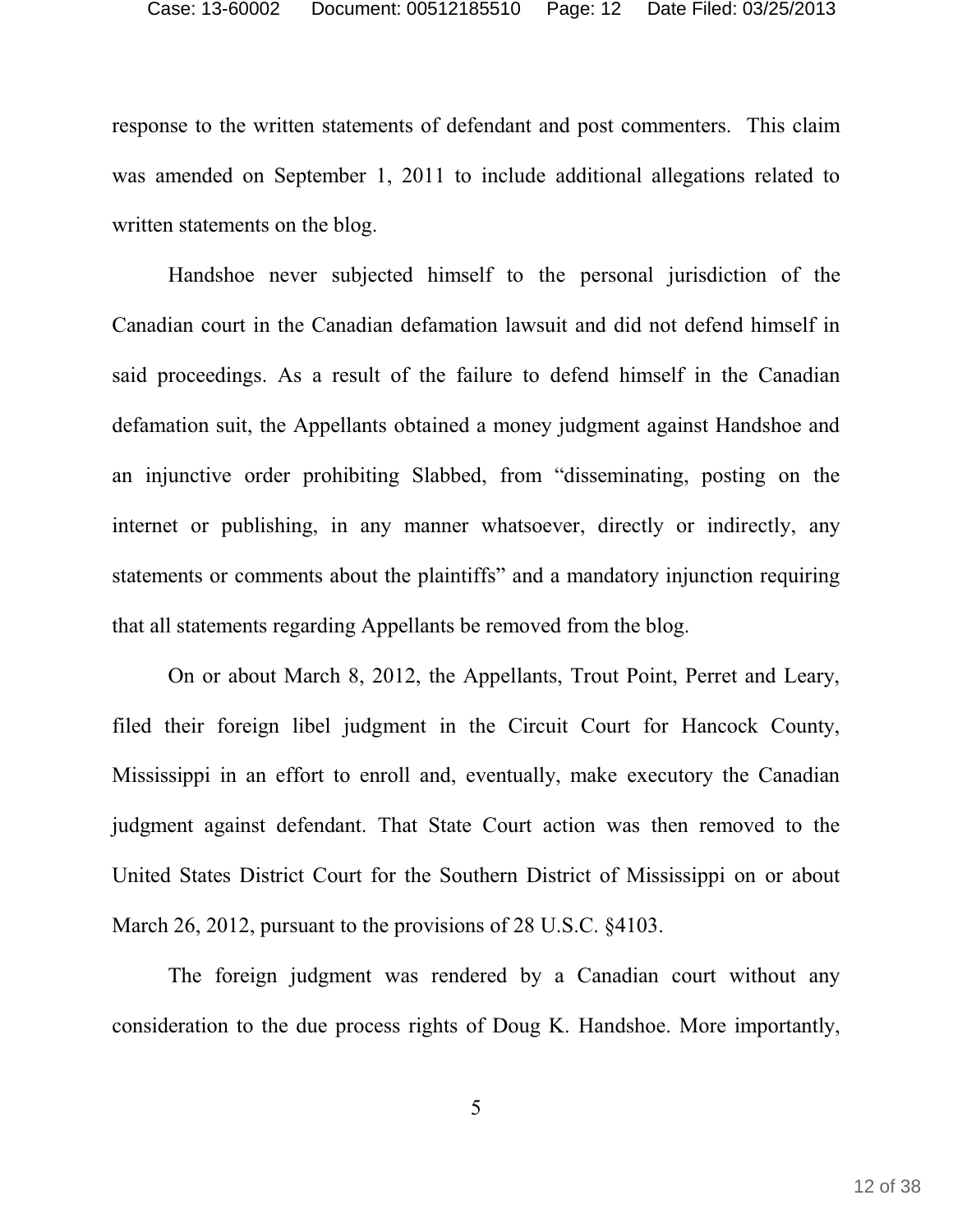the foreign court completely failed to make a threshold determination that the laws of Canada would afford Handshoe as much free speech protection as he would enjoy in the United States. Furthermore, there was no showing, in the Canadian court or before the Federal District Court in the United States, that the Appellants could have prevailed in establishing that they were the subject of defamation and entitled to damages under the laws of the State of Mississippi. Both of these failures on the part of the Appellants, proved to be fatal to their efforts to make the Canadian judgment enforceable in the United States, and as a matter of law, their Canadian defamation judgment was repugnant to the SPEECH Act. Accordingly, the District Court did not err in granting Handshoe summary judgment as a matter of law dismissing the efforts of the Appellants to enroll and execute on their foreign judgment.

#### **SUMMARY OF THE ARGUMENT**

The Canadian court which rendered a default defamation judgment against the Appellee, Doug K. Handshoe, did not have jurisdiction over the Appellee. Furthermore, the Canadian judgment against Appellee was violative of the SPEECH Act, which requires that the foreign court judgment meet several criteria before the judgment can be given full faith and credit in the United States:

1. The laws of the foreign country as applied to the case litigated in that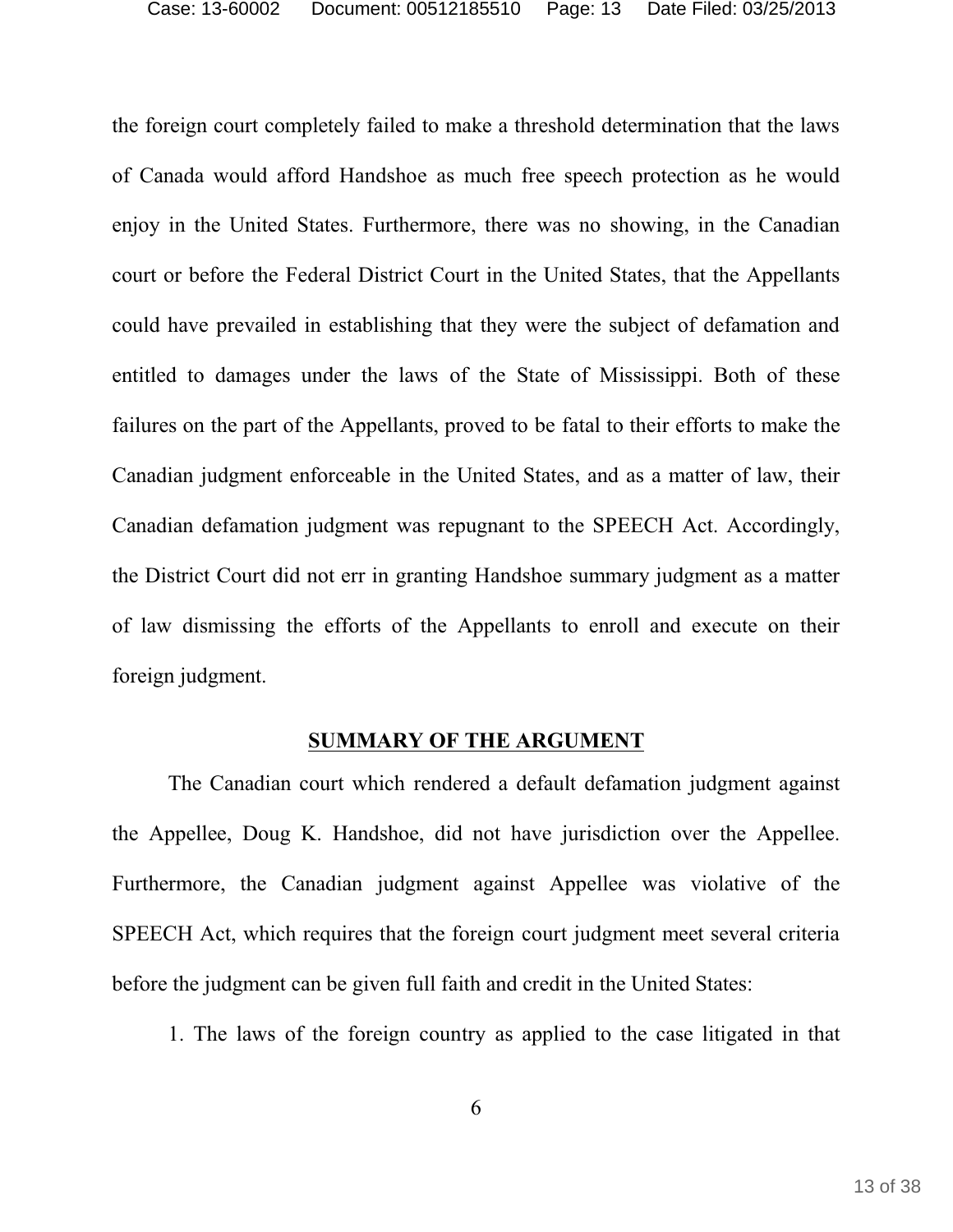venue as protective of free speech as are the laws of the United States; or in the alternative,

2. The foreign defamation judgment entered against the Appellant would have been rendered against the Appellant, under the substantive Mississippi law, just as if the case had been tried in Mississippi.

The Appellants failed to establish, as a matter of law, either of the mandatory requirements for the enforcement of a foreign libel judgment under the SPEECH Act. Thus, the District Court did not err in granting the Motion for Summary Judgment of Handshoe and in denying the Motion for Summary Judgment filed by Trout Point, Perret and Leary.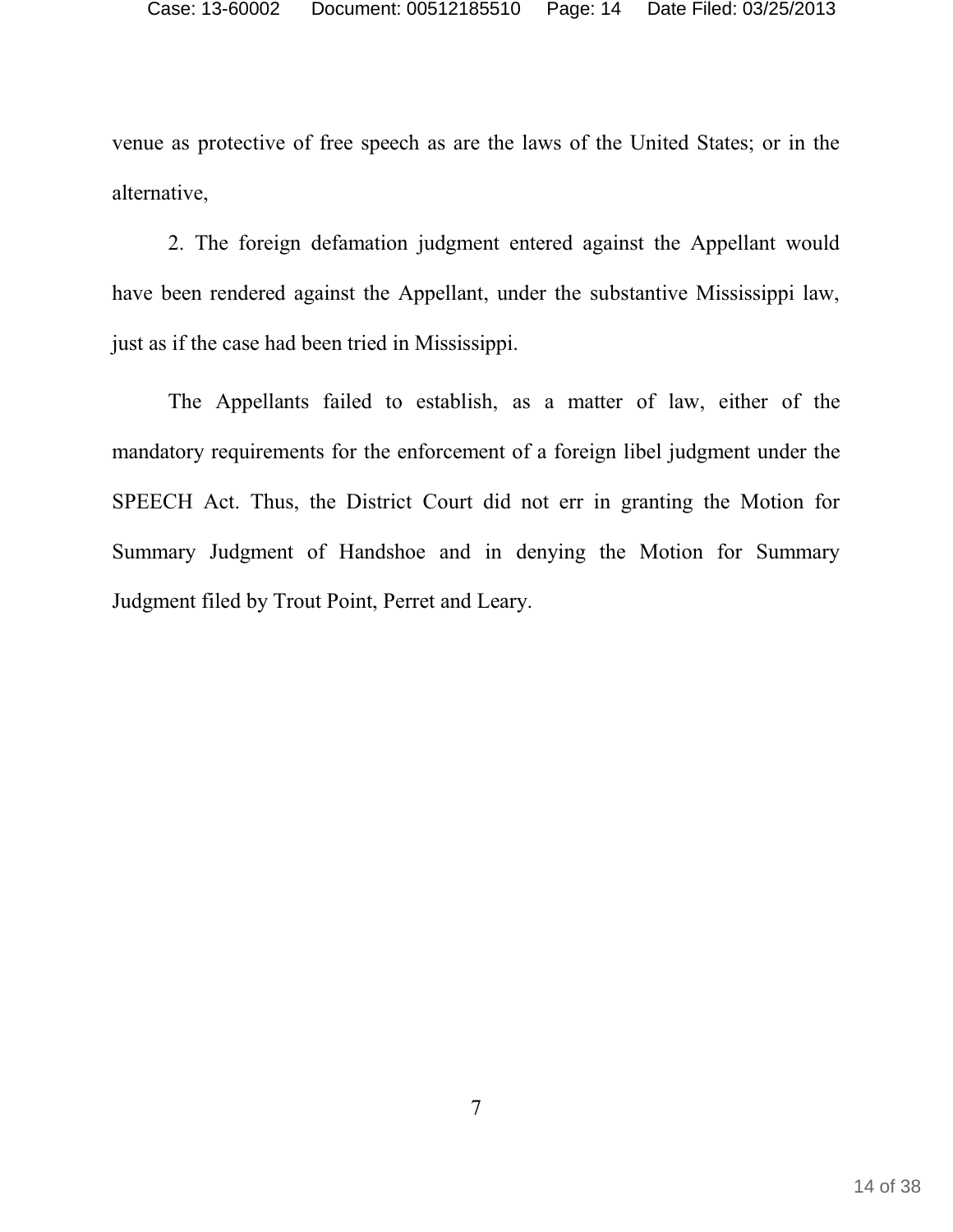#### **ARGUMENT**

*The appellate review standard does not support the reversal of the District Court's dismissal considering that the decision turned on the interpretation of the SPEECH Act on virtually undisputed facts.* 

The district court's grant of summary judgment is reviewed under the *de novo* standard of appellate review, and the appellate court will apply the same standard as the district court in deciding whether the motion for summary judgment should have been granted or denied. First Am. Bank v. First Am. Transp. Title Ins. Co.*,* 585 F.3d 833, 836–37 (5th Cir.2009); Wade v. Hewlett–Packard Dev. Co. LP Short Term Disability Plan*,* 493 F.3d 533, 537 (5th Cir.2007). Thus, the court of appeals considers an appeal in the same manner as the trial court summary judgment is proper "if the movant shows that there is no genuine dispute as to any material fact and the movant is entitled to judgment as a matter of law." Fed.R.Civ.P. 56(a). The evidence is viewed by the court of appeals in the light most favorable to the non-moving party. Matsushita Elec. Indus. Co. v. Zenith Radio Corp.*,* 475 U.S. 574, 587, 106 S.Ct. 1348, 89 L.Ed.2d 538 (1986).

If a review of the record reveals that there are no genuine issues of material fact and that the mover is entitled to summary judgment as a matter of law, then the court is duty-bound to grant judgment dismissing the claims. Kane v. Nat'l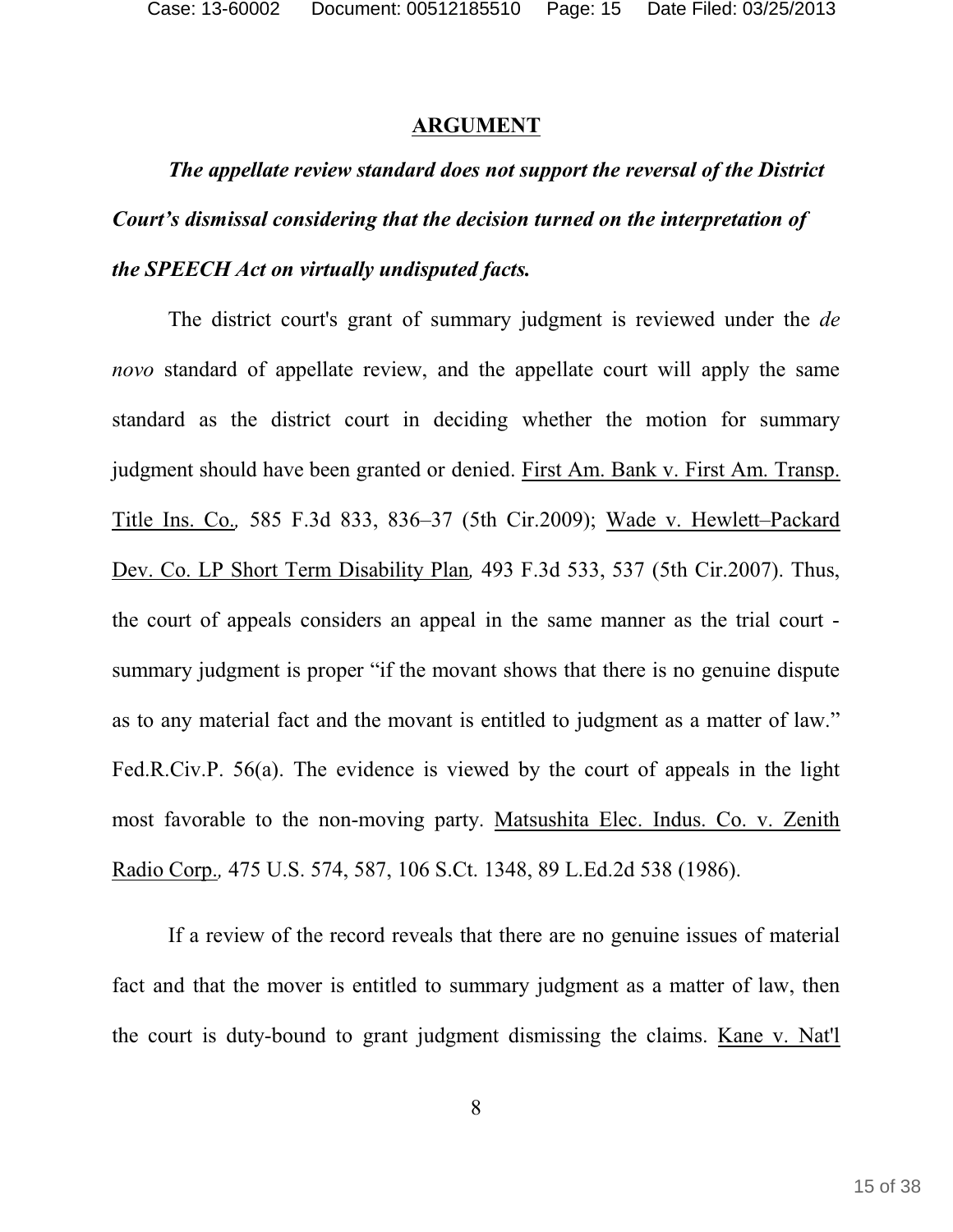Union Fire Ins. Co.*,* 535 F.3d 380, 384 (5th Cir.2008) (internal quotations omitted); *see also* Fed.R.Civ.P. 56(c). Moreover, summary judgment is appropriate where the only issue before the court is a pure question of law. Sheline v. Dun & Bradstreet Corp., 948 F.2d 174, 176 (5th Cir. 1991).

Generally, though, where the facts are undisputed, and the decision to grant summary judgment turns on an interpretation of the applicable law, the district court will be accorded great discretion as to its decision. *See* Coatings Mfrs., Inc. v. DPI, Inc., 926 F.2d 474, 476 (5th Cir. 1991). Furthermore, when the parties proceed on the same legal theory and on the same material facts, at least one commentator has suggested that the submission of cross-motions for summary judgment "is equivalent to [consent to] a stipulated trial on an agreed statement." Schwarzer, Summary Judgment Under the Federal Rules: Defining Genuine Issues of Material Fact*,* 99 F.R.D. 465, 484 n. 92; John v. State of La. (Bd. of Trustees for State Colleges and Universities), 757 F.2d 698, 705 (5th Cir. 1985).

In the case before the Court, the parties did not engage in any discovery prior to the filing of cross-motions for summary judgment. This was because the parties did not significantly dispute the underlying facts of the case<sup>1</sup>; rather, the

 $^1$  Appellee did not enter an appearance in the Canadian proceeding to dispute the truthfulness of the Appellants' contentions; had he, he would have contested those claims. However, for purposes of the District Court deciding the cross-Motions for Summary Judgment, Appellee did not challenge the underlying testimony or claims in the Canadian court.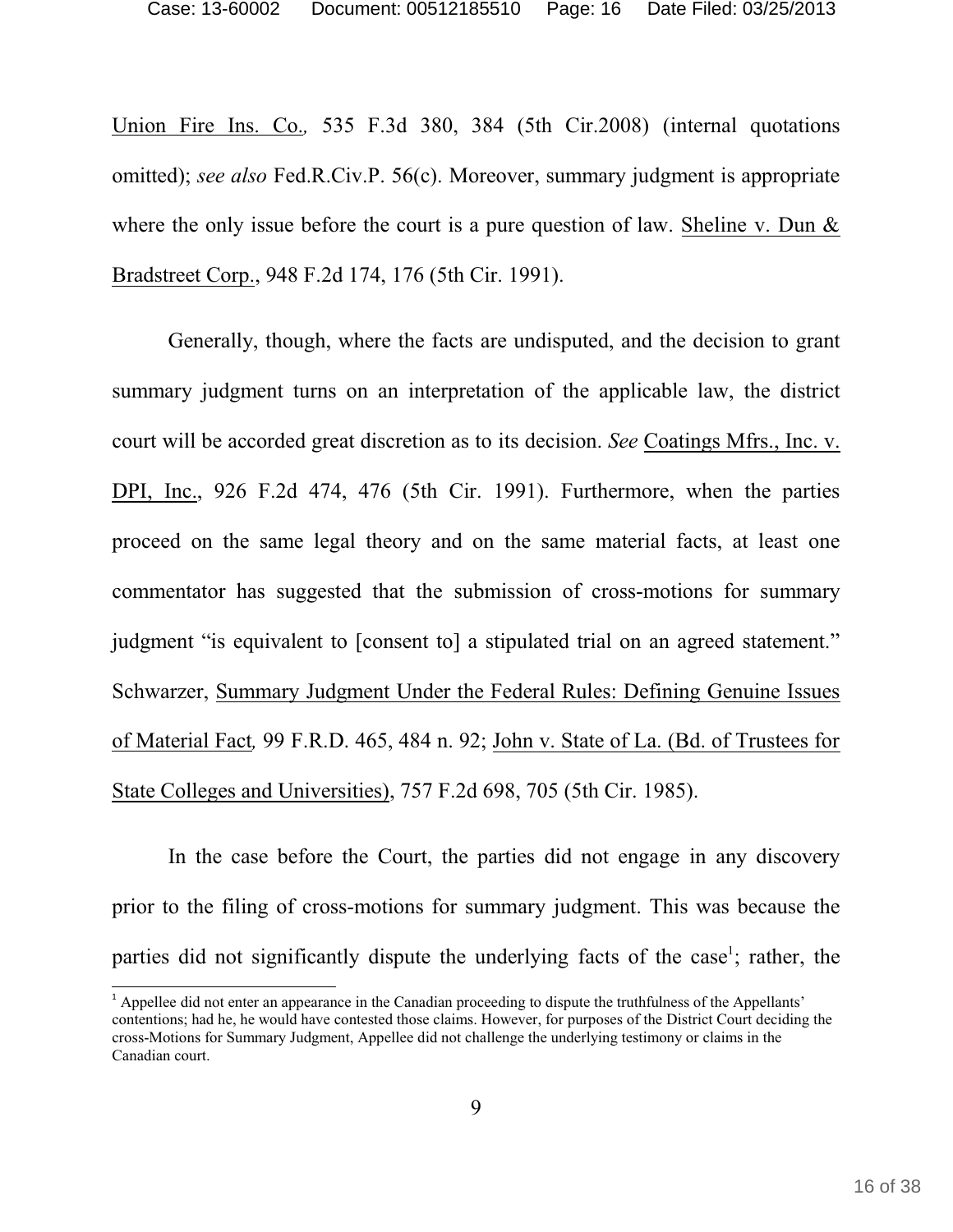enforceability of the Canadian libel judgment turned upon the District Court's legal interpretation of the SPEECH Act and its application to the undisputed facts of the case.

A *de* novo review of the record in this matter will reveal that the District Court merely applied the mandates of the SPEECH Act to the underlying facts of the case to ascertain whether the Canadian judgment was viable and enforceable in the United States. The Appellants, as a matter of law, simply did not show that their foreign libel judgment could pass muster under either of the requirements of the SPEECH Act for recognition under the United States Constitution or pursuant to Mississippi statutes and jurisprudence. While this Court is surely entitled to review this matter *de novo*, with the facts not seriously disputed between the litigants, it cannot be said that the District Court's application of the law to the facts, in this instance, was erroneous. Additionally, there is some support for the argument that the District Court's decision should be accorded great deference in light of the fact that the parties submitted the case for disposition on cross-motions for summary judgment, which "is equivalent to [consent to] a stipulated trial on an agreed statement." Viewing the case in that light, a reversal of the District Court's decision would be tantamount to substituting this Honorable Court's view of the case for that of the Lower Court. Nevertheless, whether upon a *de novo* review of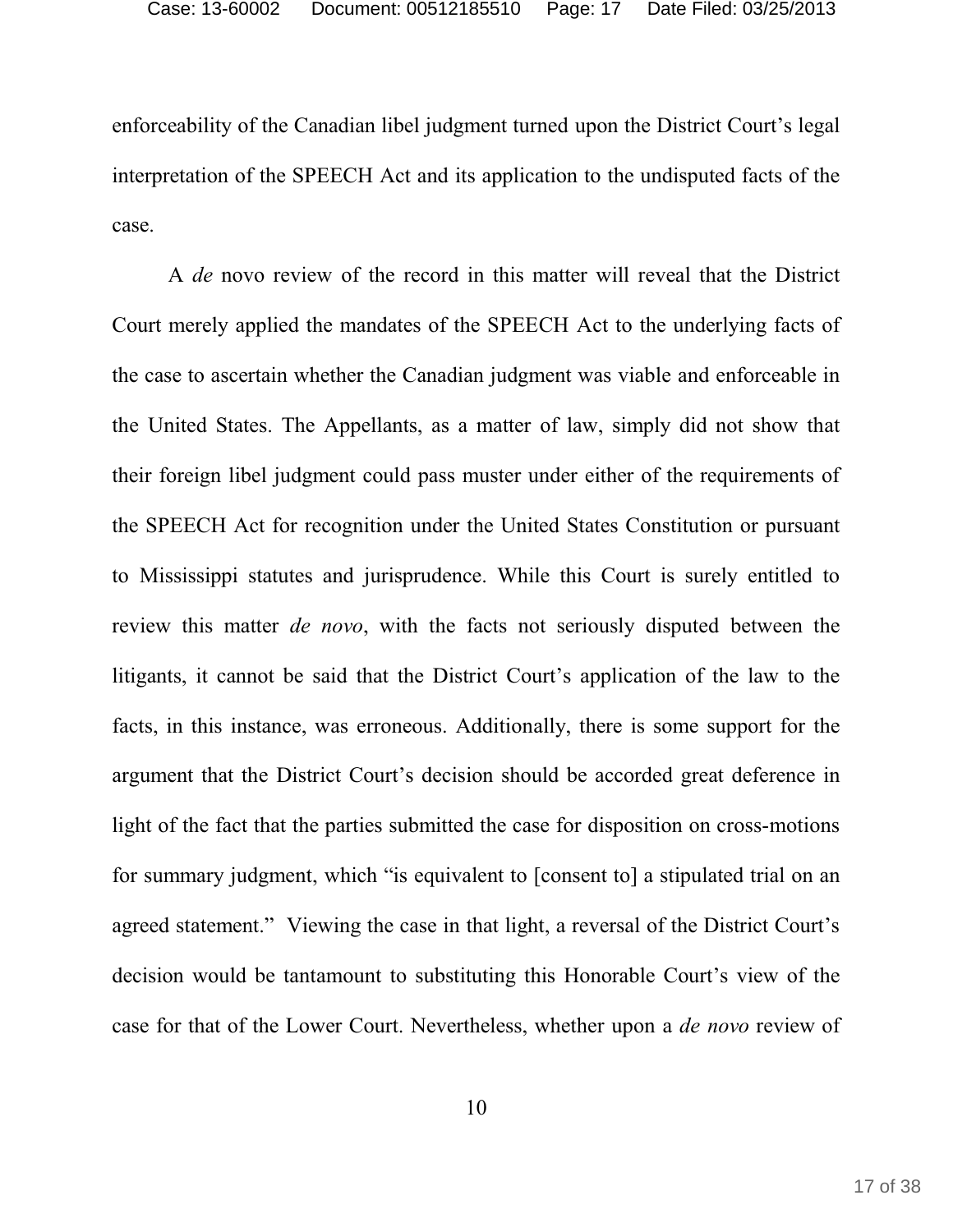the record or according the Trial Court its due discretion, this Honorable Court should affirm the granting of the Motion for Summary Judgment in favor of the Appellee, Doug K. Handshoe, which dismissed the foreign libel judgment.

*The Canadian court which rendered a libel judgment against a United States citizen with no connection to the forum did not have personal jurisdiction over the Appellee such that the judgment was invalid.* 

The SPEECH Act states that "a domestic court shall not recognize or enforce a foreign judgment for defamation unless the domestic court determines that the exercise of personal jurisdiction by the foreign court comported with the due process requirements that are imposed on domestic courts by the Constitution of the United States." 28 U.S.C. § 4102 (2006). The statute specifies that the party seeking enforcement of the judgment has the burden of proof. Id.

Additionally, under Mississippi law, "the enforcement of a judgment entered in a foreign nation is governed by state law and the principle of comity." Dep't of Human Servs. State of Miss. v. Shelnut, 772 So. 2d 1041, 1044 (Miss. 2000). Principles of international comity have established that the judgment of a foreign court will be recognized as conclusive in a federal court if five requirements are satisfied. Int'l Transactions, Ltd. v. Embotelladora Agral Regiomontana, SA de CV, 347 F.3d 589, 594 (5th Cir. 2003) (citing Hilton v. Guyot, 159 U.S. 113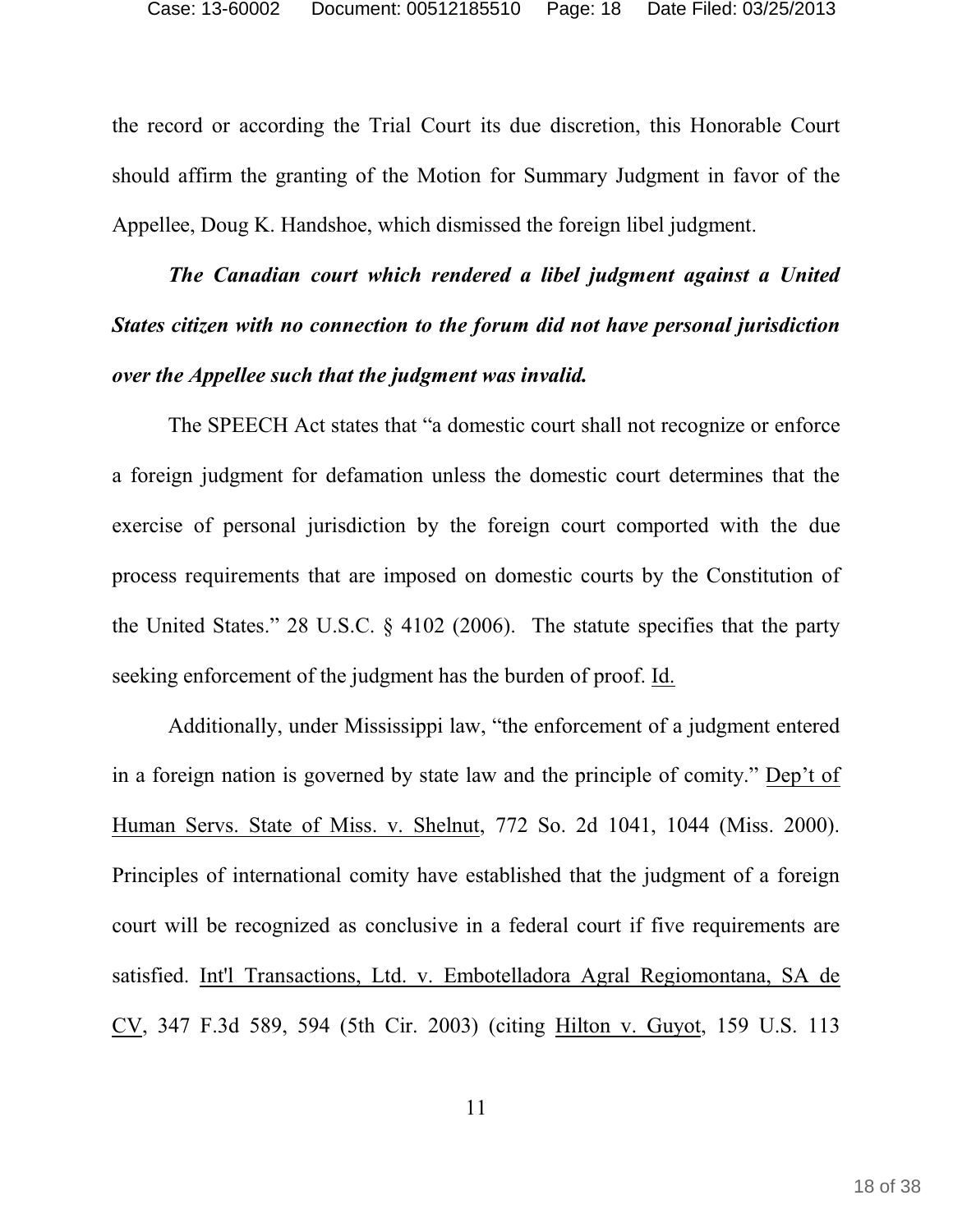(1895)). First, the foreign judgment must have been rendered by a court of competent jurisdiction over the cause and parties. Id. Second, the judgment must be supported by due allegations and proof. Id. Third, the relevant parties must have had an opportunity to be heard. Id. Fourth, the foreign court must have followed procedural rules. Id. Finally, the foreign proceedings must have been stated in a clear and formal record. Id.

The Canadian judgment was simply not enforceable in Mississippi because the Canadian court did not have personal jurisdiction over Appellee, Handshoe. Personal jurisdiction must be determined by a "two-step inquiry: (1) the defendant must be amenable to service of process under the forum state's long-arm statute; and (2) the exercise of jurisdiction under the state statute must comport with the dictates of the Due Process Clause of the Fourteenth Amendment." Brown v. Bob Tyler Suzuki, Inc., 1:11CV116HSO-JMR, 2012 WL 293486, at \*2 (S.D. Miss. Jan. 31, 2012). In order to satisfy due process requirements, the court must find that "(1) the defendant purposefully availed itself of the benefits and protections of the forum state by establishing minimum contacts with that state; and (2) the exercise of personal jurisdiction does not offend traditional fair play and substantial justice." Id. Further, in regard to minimum contacts, it must be determined whether there is specific jurisdiction, which occurs when defendant's "contacts"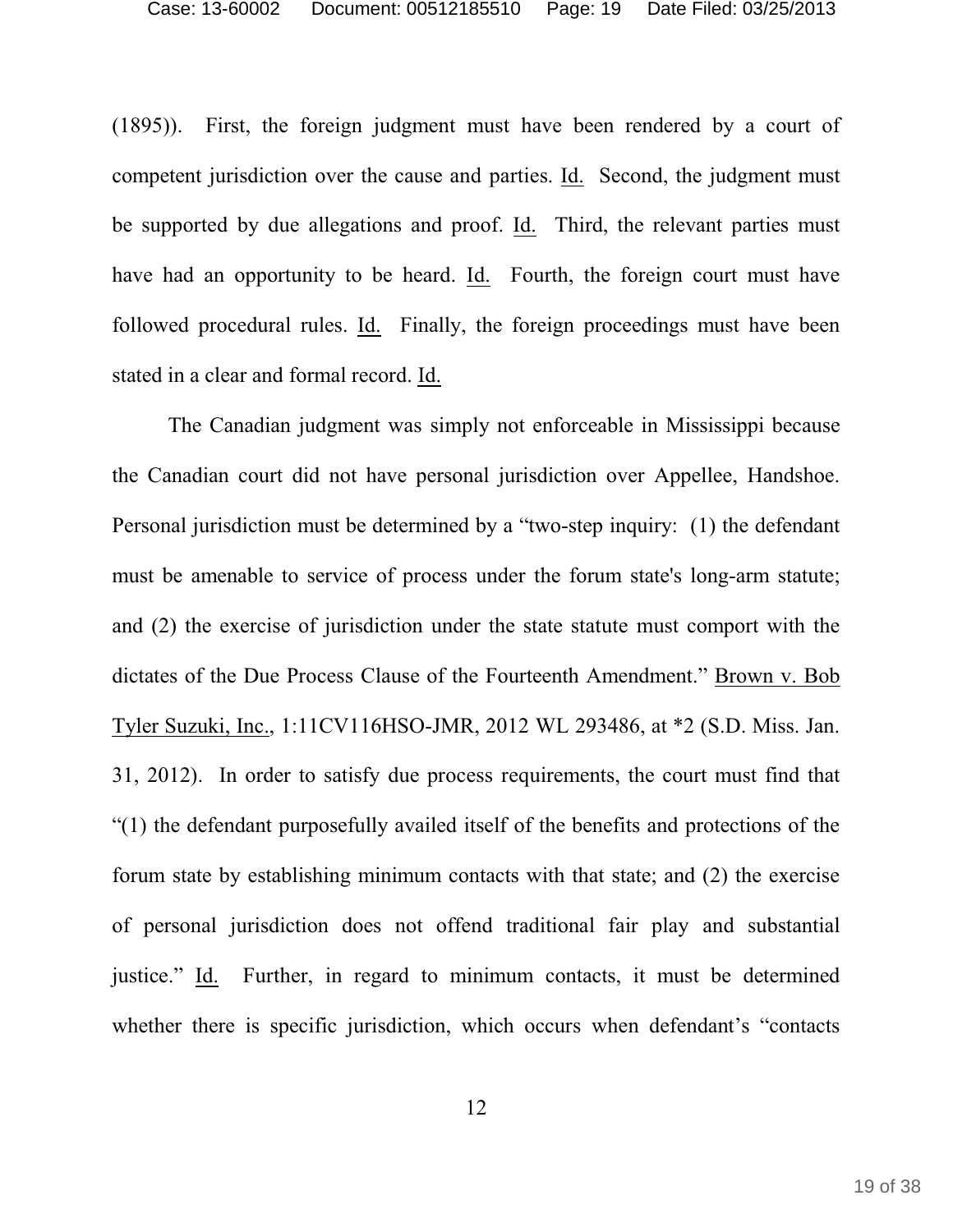with the forum state arise from, or are directly related to, the cause of action," or general jurisdiction, which occurs when the contacts are not directly related to the cause of action, but "the defendant's contacts with the forum state are both continuous and systematic." Wilson v. Belin, 20 F.3d 644, 647 (5th Cir. 1994).

Handshoe did not have the requisite minimum contacts with Canada to be subject to either specific or general jurisdiction in Canada. Handshoe resides in Mississippi, and Slabbed has its principal place of business in Mississippi. While Handshoe may have posted about Trout Point, Perret and Leary, he never conducted business in Canada, and his posts on Slabbed were not targeted to Canadian readers. In Revell v. Lidov, 317 F.3d 467, 475 (5th Cir. 2002), this Honorable Court held that a Texas court did not have personal jurisdiction over a nonresident author who published defamatory statements about a Texas resident because "the post to the bulletin board … was presumably directed at the entire world," and "not specifically directed at Texas . . . ."

Similarly, Slabbed is not written for readers in Canada. The tagline on the Slabbed website is "Alternative New Media for the Gulf South." The subject matter of the blog is entirely focused on exposing local corruption and exploring local political issues. The Appellants only received coverage on this blog because of their connection with Aaron Broussard, a former Louisiana politician. While the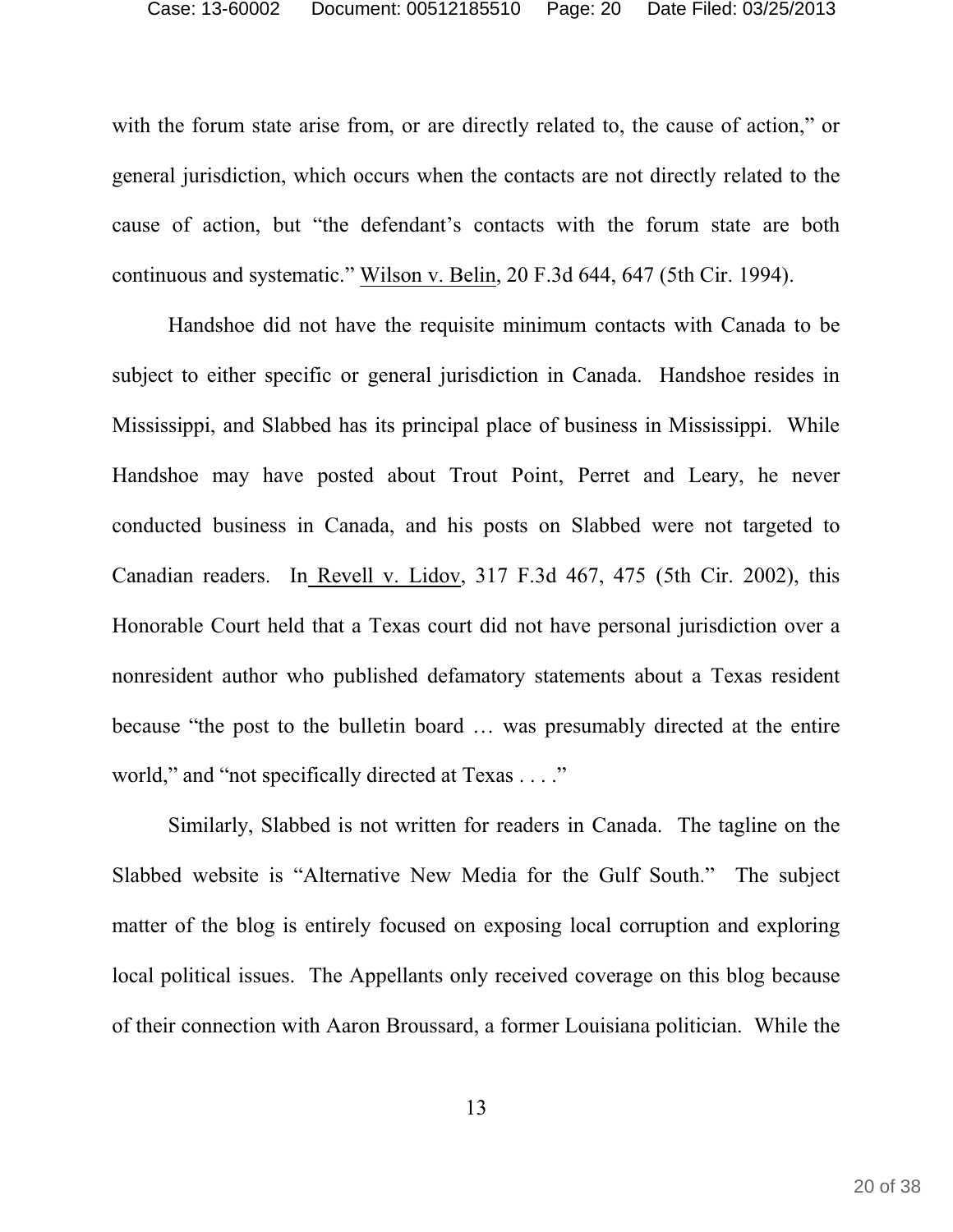blog may have attracted a small readership in Nova Scotia, the posts were in no way targeted at those readers. Following the reasoning in Revell, the publishing of a local blog did not establish minimum contacts sufficient to subject Handshoe to specific jurisdiction in Canada.

The Canadian court did not have personal jurisdiction over Handshoe either when it issued its judgment; therefore, the due process requirements were not satisfied. While the District Court did not pass on this issue, perhaps because it proceeded to address the merits of the Appellants' claims in the context of the SPEECH Act, the lack of jurisdiction over Handshoe by the foreign court provides yet another compelling basis for this Honorable Court to reject the Canadian libel judgment as valid in the United States.

*The Appellants failed, as a matter of law, to demonstrate that their foreign libel judgment was obtained consistent with the First Amendment free speech guarantees or in conformity with the Mississippi law pertaining to defamation, and the Appellee showed that there was no genuine issue of fact or law that entitled him to summary judgment.* 

The SPEECH Act was enacted in 2010 to safeguard First Amendment protections in the United States. Specifically, the statute was enacted to prevent defamation plaintiffs from bringing suits in foreign jurisdictions with weaker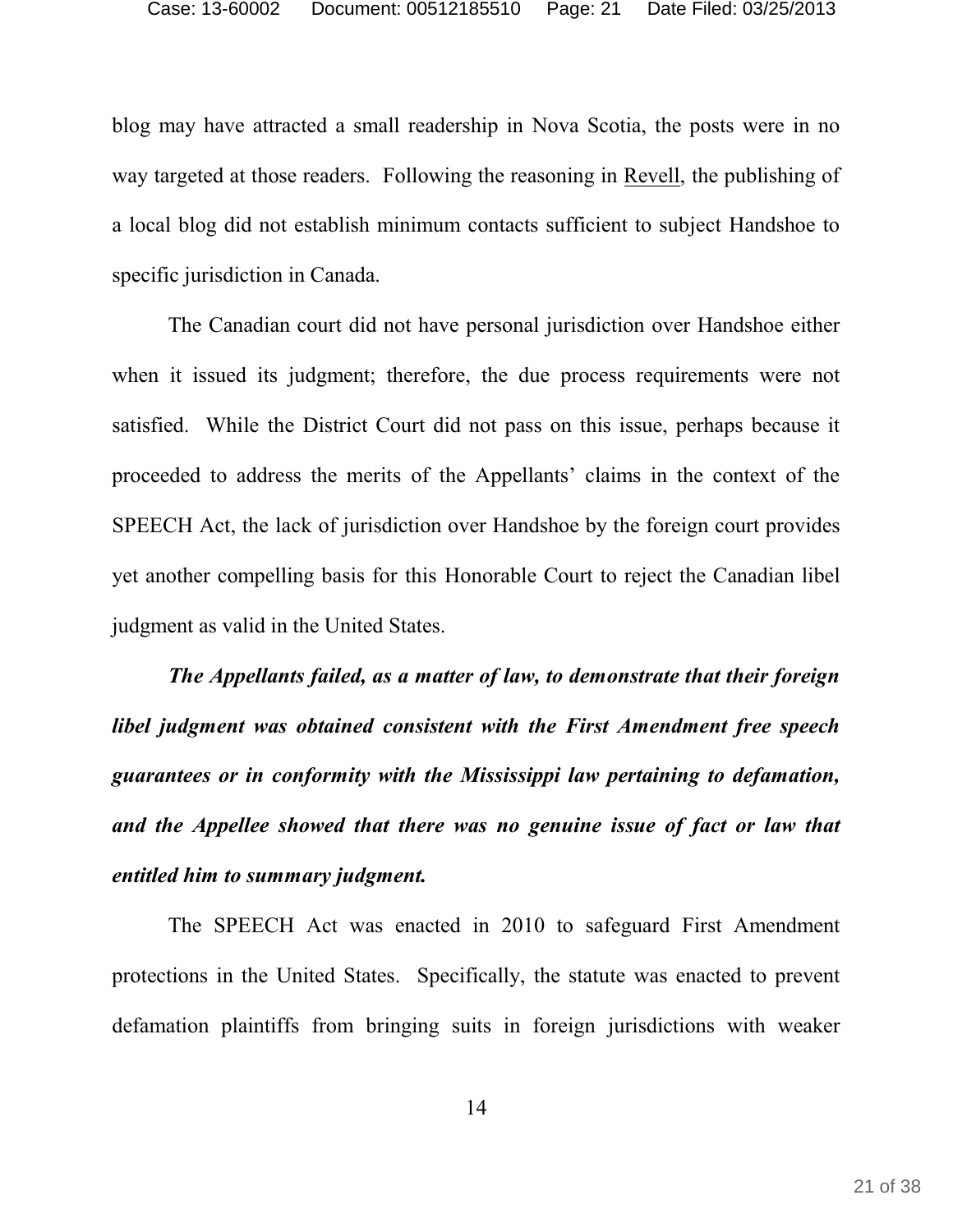freedom of speech protections, a practice known as "libel tourism." Libel tourism, according to the Congressional Research Service, is "the phenomenon whereby a plaintiff brings a defamation suit in a country with plaintiff-friendly libel laws, even though the parties might have had relatively few contacts with the chosen jurisdiction prior to the suit."Stephen Bates, More Speech: Preempting Privacy Tourism, 33 Hastings Comm. & Ent L.J. 379, 380 (2011). In passing the Act, Congress noted that "[t]hese foreign defamation lawsuits not only suppress the free speech rights of the defendants to the suit, but inhibit other written speech that might otherwise have been written or published but for the fear of a foreign lawsuit." SPEECH Act, Pub. L. No. 111-223, 124 Stat. 424. Thus, Congress has made quite clear that without this statute, a defamation plaintiff could circumvent the important First Amendment protections by simply filing suit in a foreign jurisdiction that provides more favorable law, such as Canada, and then seek to enforce the judgment in the United States. This would not only place individuals who have relied on their First Amendment rights at risk but also have a chilling effect on an individual's future willingness to freely express himself, a right that is at the core of the principles espoused by the Founding Fathers.

Accordingly, plaintiffs file libel suits in jurisdictions less protective of speech whenever possible. Stephen Bates, More Speech: Preempting Privacy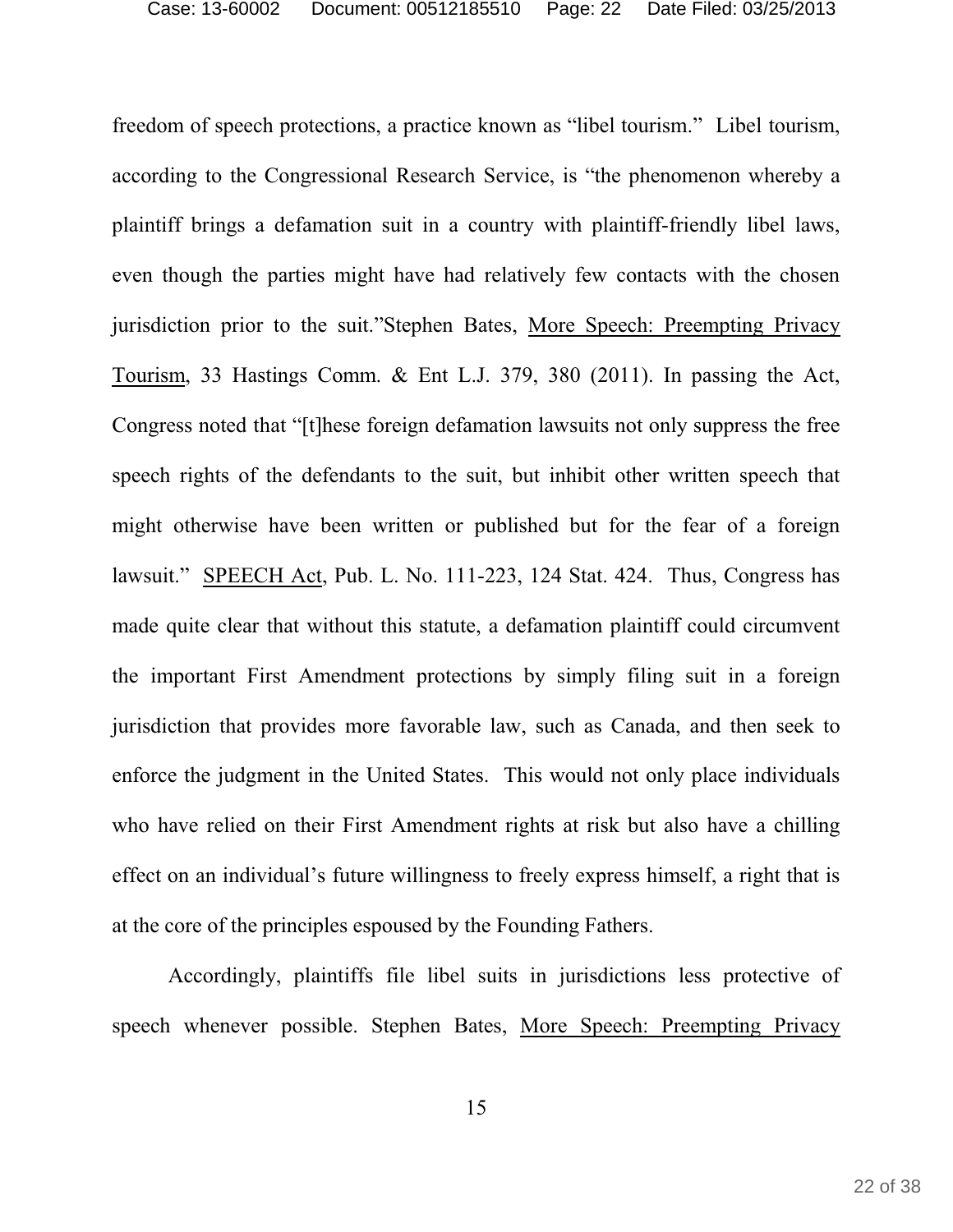Tourism, 33 Hastings Comm. & Ent L.J. 379, 382-83 (2011). In fact, Britain is recognized as the "libel tourism capital," and it cannot be said to be a stretch that Canada, which is subject to the Crown, is much different. Id.

The SPEECH Act prohibits the recognition or enforcement of a foreign judgment for defamation unless the domestic court can make one of two determinations. 28 U.S.C. § 4102. First, the judgment may be enforced if:

The defamation law applied in the foreign court's adjudication provided at least as much protection for freedom of speech and press in that case as would be provided by the first amendment to the Constitution of the United States and by the constitution and law of the State in which the domestic court is located.

Id. Second, even if the domestic court is unable to make the first determination, it may enforce the foreign judgment if the party opposing the enforcement of the judgment "would have been found liable for defamation by a domestic court applying the first amendment to the Constitution of the United States and the constitution and law of the State in which the domestic court is located." Id.

Comparison of Canadian free speech protection in relation to domestic law is not a fact-intensive issue, but rather a pure legal, comparative analysis. At least one other court has held that Canadian law provides less protection of free speech than the First Amendment and domestic law. Investorshub.com, Inc. v. Mina Mar Group, No. 4:11cv9-RH/WS, (N.D. Fla. June 20, 2011). In that case, Mina Mar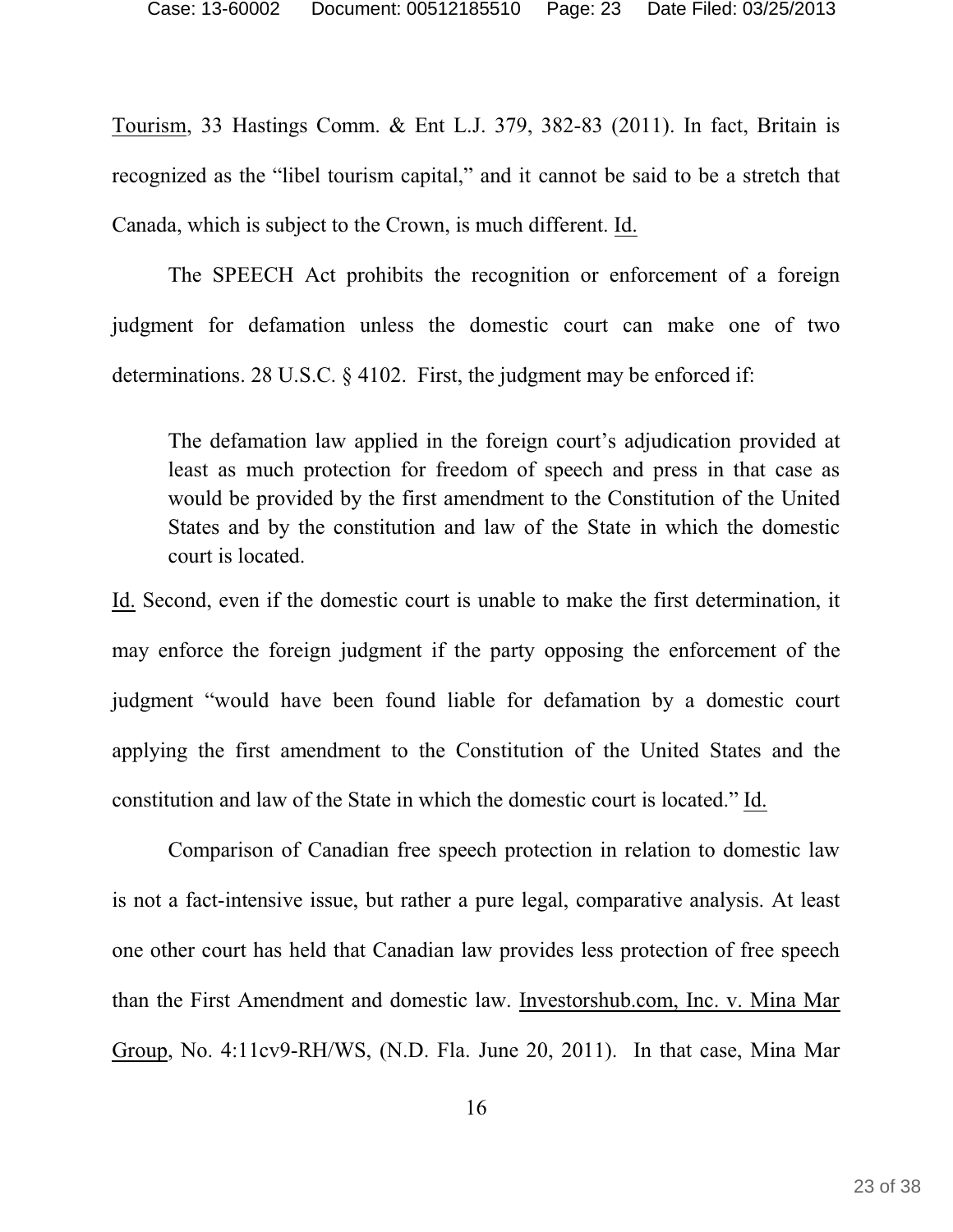Group obtained a Canadian defamation judgment against Investorshub.com based on the content of writing posted on the InvestorsHub.com website. The United States District Court for the Northern District of Florida *declined to enforce the judgment pursuant to the SPEECH Act because Canadian law offers less protection that United States law*. Likewise, in the case at bar, the defamation law applied in the foreign jurisdiction did not provide the same level of protection as domestic law would provide.

Canada's protection of free speech is listed as a "fundamental freedom" in section 2(d) of the Canadian Charter of Rights and Freedoms. Specifically, the freedom afforded is "freedom of thought, belief, opinion and expression, including freedom of the press and other media of communication." Canadian Charter of Rights and Freedoms, Part I of the Constitution Act, 1982, *being* Schedule B to the Canada Act, 1982, c. 11 (U.K.). The Supreme Court of Canada articulated the following burden of proof for a defamation plaintiff in order to obtain judgment and an award of damages:

(1) that the impugned words were defamatory, in the sense that they would tend to lower the plaintiff's reputation in the eyes of a reasonable person; (2) that the words in fact referred to the plaintiff; and (3) that the words were published, meaning that they were communicated to at least one person other than the plaintiff.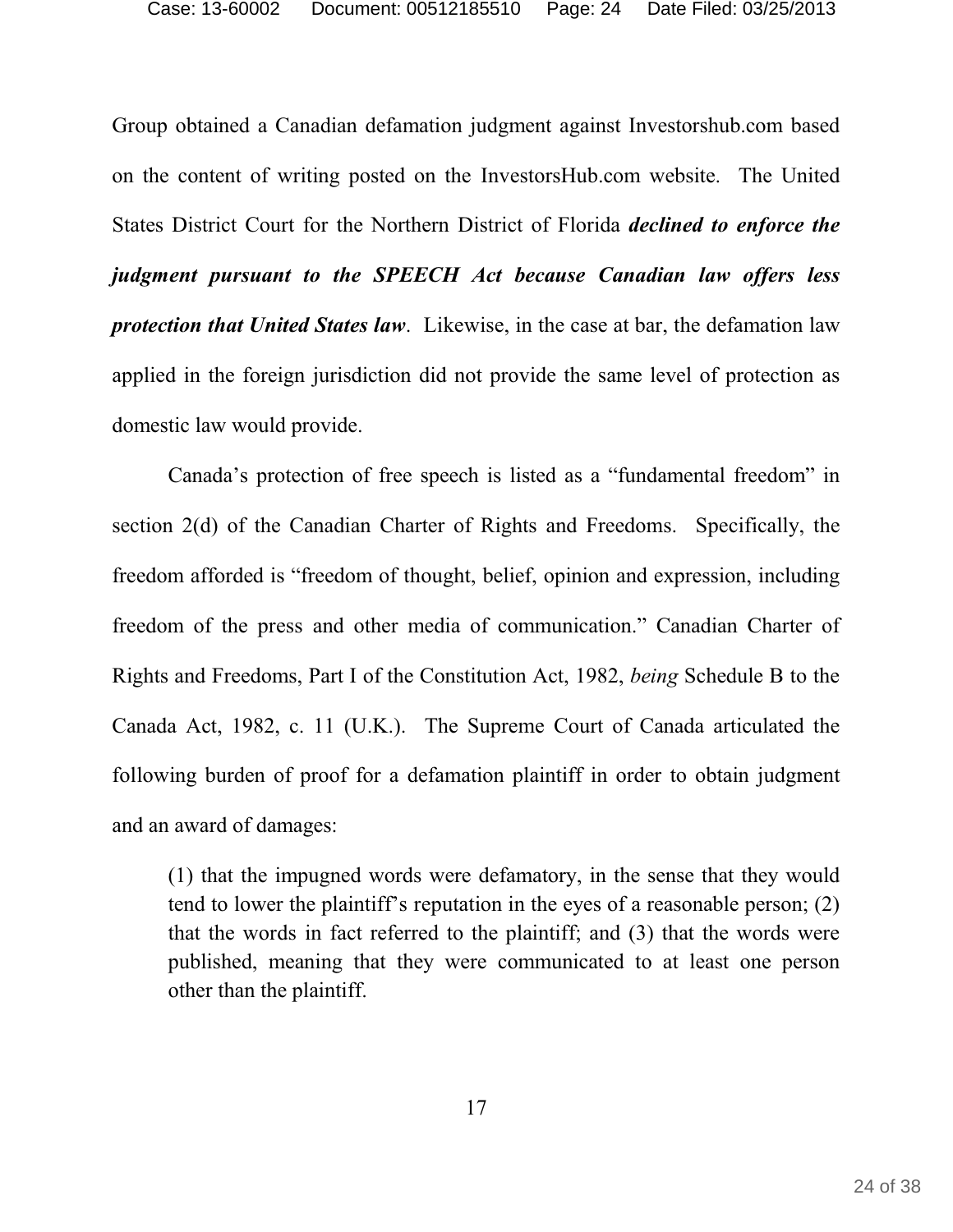Grant v. Torstar Corp., [2009] 3 S.C.R. 640 (Can.). Further, that case explains that the plaintiff does not need to demonstrate intent on the part of the defendant, or even carelessness, *classifying the tort as "one of strict liability."* Id. (Emphasis added). Once the plaintiff proves the aforementioned elements, falsity and damages are presumed, and "the onus is then shifted to the defense in order to escape liability." Id.

Albeit a comparison to British libel laws, it is apparent that the laws of

Canada are not much different, yet less protective of free speech than in the United

States, as exemplified by the following:

Their libel laws require the defendant to prove truth, whereas in the United States and most other countries, the plaintiff must generally prove falsity.

Where a defendant cannot prove the truth of the defamatory assertion, the only other broadly applicable defense is the "responsible journalism" defense.

Foreign libel claims are weighed according to the same standard regardless of the plaintiff's status. By contrast, public officials and public figures must meet the higher "actual malice" standard to prevail in the United States.

Unlike American plaintiffs, plaintiffs in foreign countries such as Britain can win damages without proving harm to their reputations. British law creates an "irrebuttable presumption . . . that the publication of a defamatory article causes damage to the reputation of the person defamed." Indeed, a plaintiff need not even have a reputation before the appearance of the publication.

Britain follows the multiple-publication rule, whereas the United States follows the single-publication rule. That means that in Britain, a new libel can arise each time an individual accesses an article--potentially rendering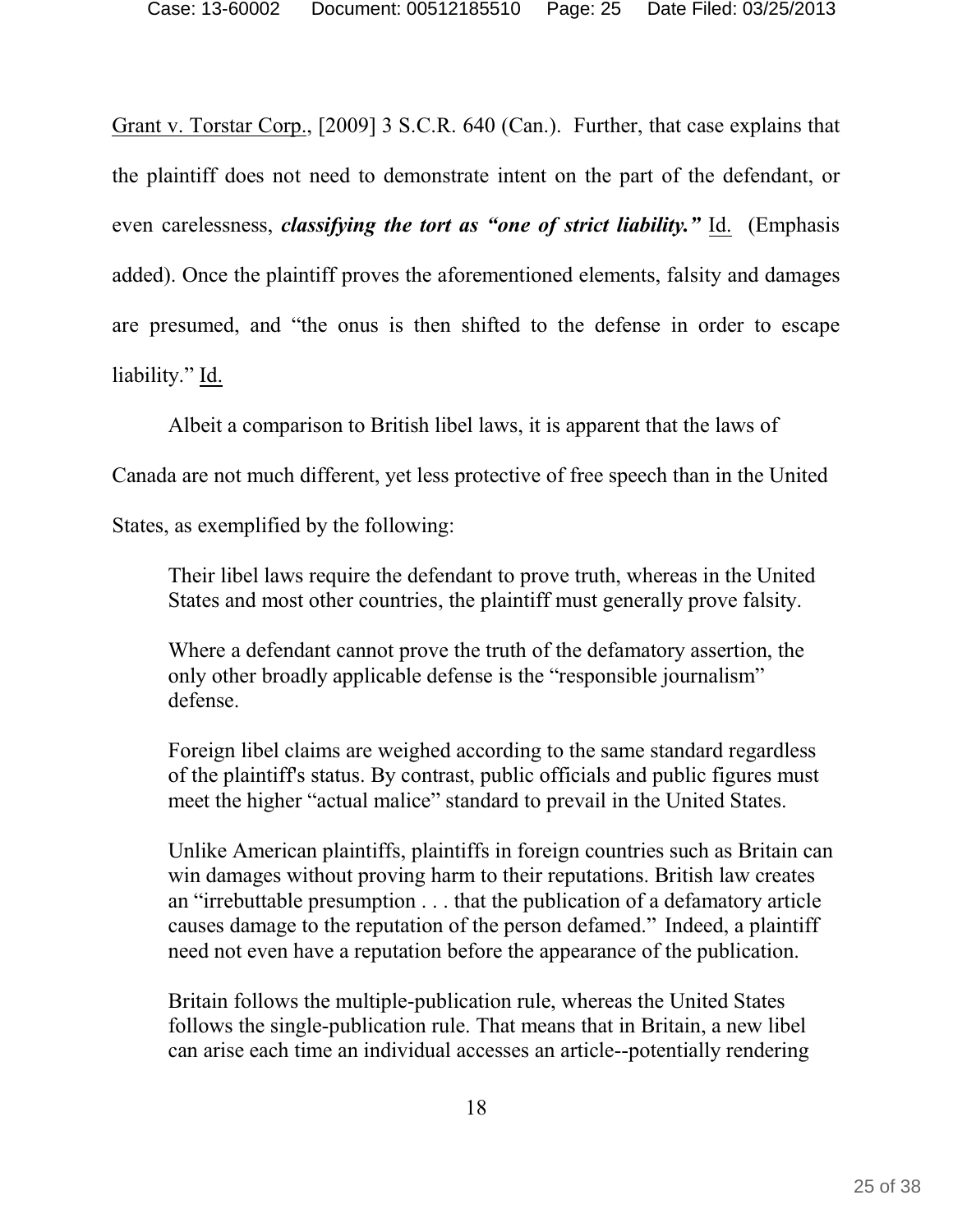the one-year statute of limitations meaningless, especially for material in online archives.

Stephen Bates, More Speech: Preempting Privacy Tourism, 33 Hastings Comm. & Ent L.J. 379, 383-85 (2011). By virtue of this comparative analysis, it is abundantly clear that the Handshoe was not afforded the same free speech protections as would have been afforded in the United States.

In the case before this Honorable Court, the District Court granted summary judgment in favor of Handshoe precluding the enforcement of the Canadian libel judgment in this country. In making that ruling, the Lower Court found that the judgment did not meet either one of the criteria of the SPEECH Act for enforcement in the United States. The Court cited Philadelphia Newspapers, Inc. v. Hepps, 475 U.S. 767 (1986), which requires that the plaintiff in a defamation action prove that the complained of statements are false. In contrast, the Court recalled the Grant decision of the Canadian courts which does not require that the plaintiff prove the falsity of the statement. This vast difference in the burden proof requirements in a defamation case was, as a matter of law, supportive of the District Court's ruling that Canadian law does not afford a United States citizen being sued there as much First Amendment protection as is afforded under the United States Constitution. This decision of the Trial Court, whether under a *de novo* review or abuse of discretion standard of review, cannot be set aside.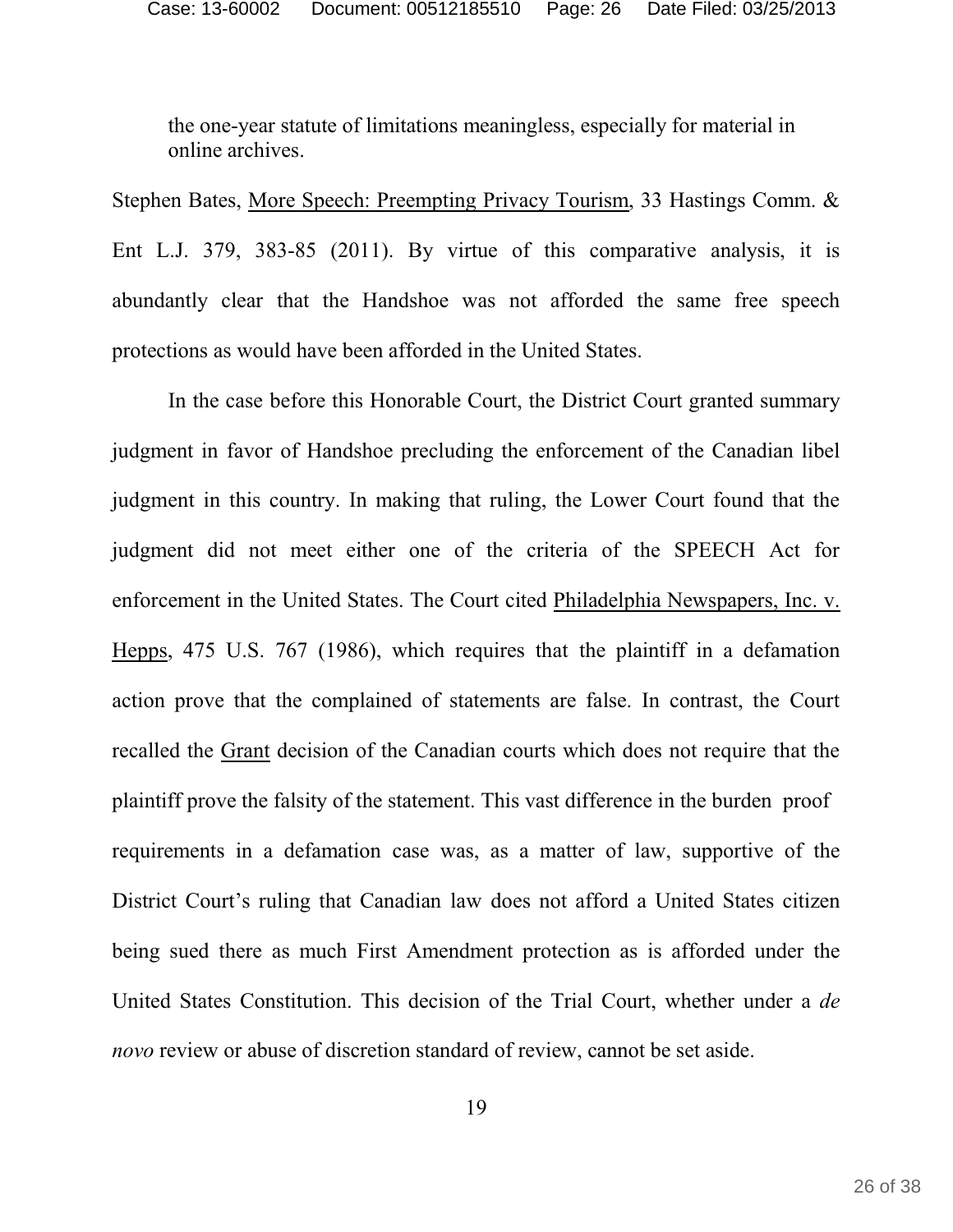Additionally, though, the District Court found that the Canadian court did not make any prefatory finding that the Canadian laws were as protective of free speech as the laws of the United States or Mississippi, nor did the foreign court specifically rule that the statements attributed to Handshoe about Trout Point, Perret or Leary were false. This is an essential element of a defamation claim, whether under free speech concepts set forth in Hepps, supra, or under Mississippi jurisprudence.

Mississippi law provides for the burden of proof in libel cases:

A claim of defamation requires that the plaintiff establish: 1) a false and defamatory statement concerning another; 2) an unprivileged publication to a third party; 3) fault amounting to at least negligence on the part of the publisher; and 4) either actionability of the statement irrespective of special harm or the existence of special harm caused by the publication.

Fulton v. Miss. Publishers Corp., 498 So. 2d 1215, 1216 (Miss. 1986). A defamatory statement is one that "tends to injure one's reputation, and thereby expose him to public hatred, contempt or ridicule, degrade him in society, lessen him in public esteem or lower him in the confidence of the community." Id. at 1217. Public figure plaintiffs have the "additional burden of proving actual malice by clear and convincing evidence." Armistead v. Minor, 815 So. 2d 1189, 1193 (Miss. 2002).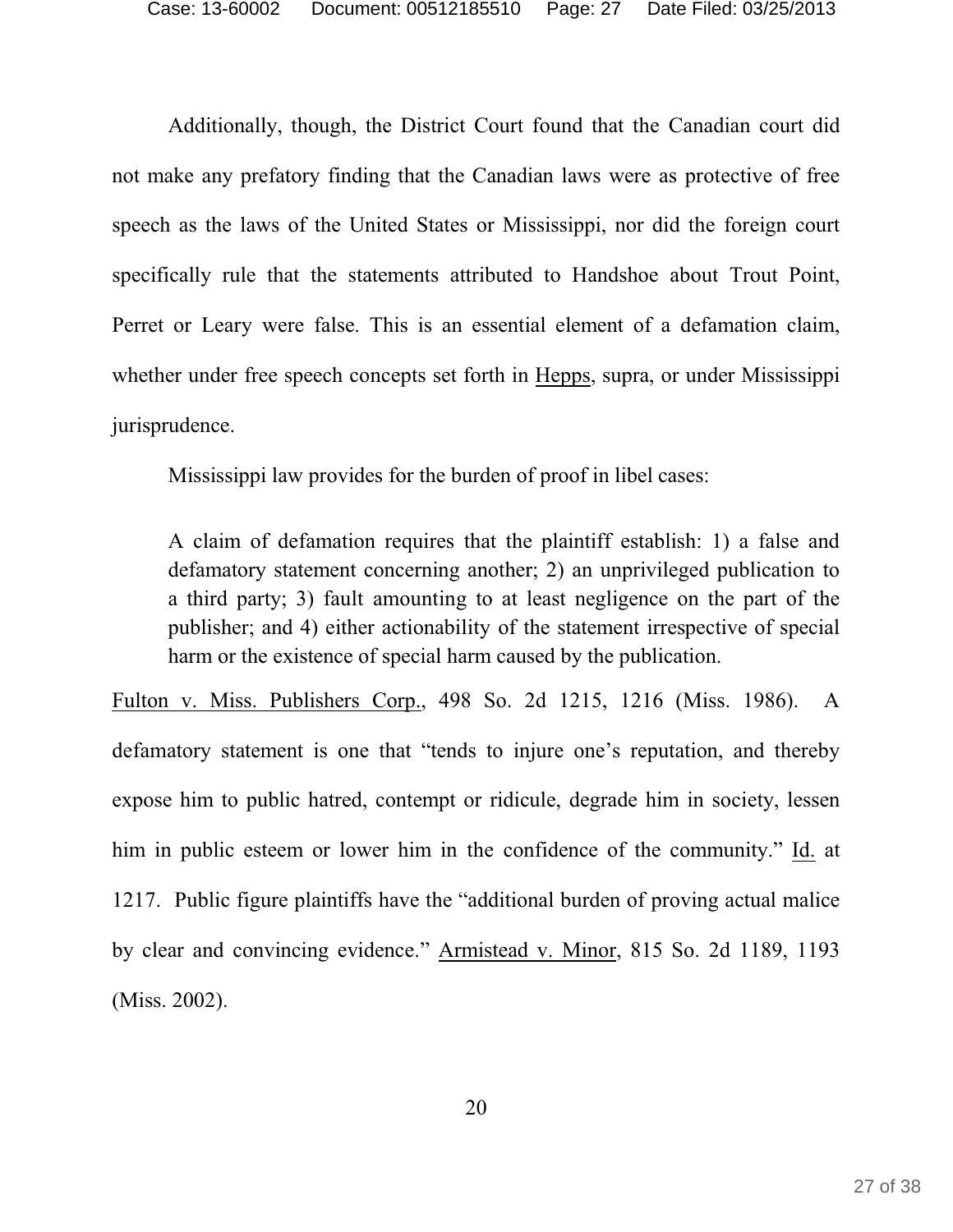The Appellants claimed four defamatory themes in the series of blog posts written by Handshoe. First, they claimed that Slabbed identified and linked them with the Jefferson Parish political corruption scandal involving ex-Parish President, Aaron Broussard. Second, they claimed that the Appellee accused them of "[misleading] investors and court officials in litigation with the Atlantic Canada Opportunities Agency." Third, they claimed that Handshoe stated that the Trout Point Lodge "is actively failing, near bankruptcy, having once relied on the good graces of Aaron Broussard." Finally, they claimed that Handshoe's remarks about their lifestyle are defamatory. However, the District Court found, as an initial matter, that the Appellants did not establish the falsity of any of Handshoe's statements in the foreign proceeding, a weakness which was fatal to enforcement of their claims here.

Plaintiffs would not have recovered under domestic law for several reasons. First, as the District Court pointed out, a Mississippi court would have required the plaintiff to prove, as an initial proposition, that the statements of Handshoe were false. They would have been unable to prove that defendant's statements were false. Second, had the statements been false, as public figures, they would have been unable to prove that defendant acted with actual malice. Third, many of the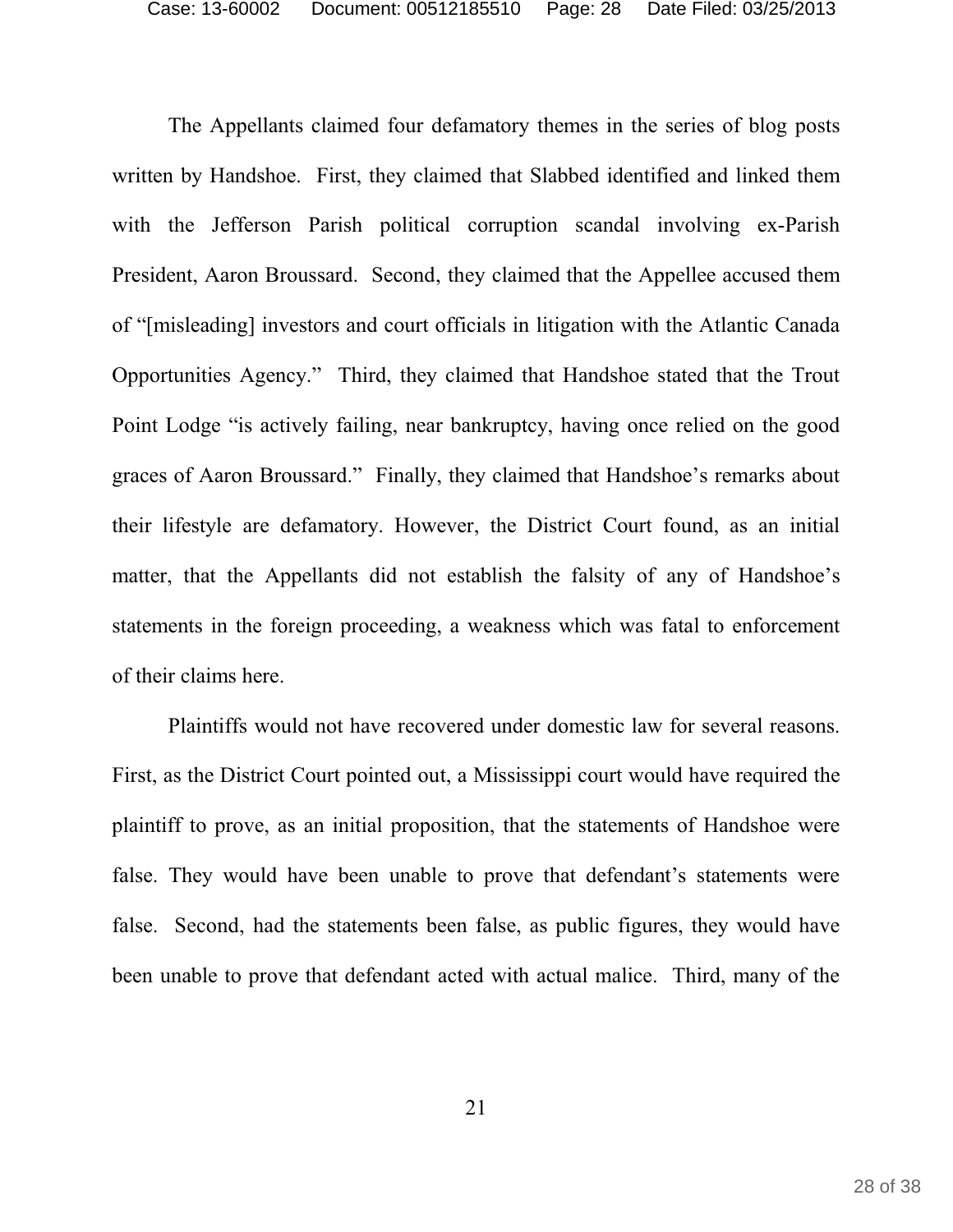statements claimed to be defamatory were, at worst, arguably only insults protected by the First Amendment.

Mississippi law states that the "threshold question" in a defamation case is whether the material presented is false, as truth is an "absolute defense." P.L. Blake v. Gannet Co., 529 So. 2d 595, 602 (Miss. 1988). In fact, Mississippi law recognizes truth as a defense as long as the statement was "substantially true." Id. at 603. The burden of proving falsity is on the plaintiff. Id. See also Phila. Newspapers, Inc. v. Hepps, 475 U.S. 767, 776 (1986) ("We believe that the common law's rule on falsity—that the defendant must bear the burden of proving truth—must similarly fall here to a constitutional requirement that the plaintiff bear the burden of showing falsity, as well as fault, before recovering damages.")

For example, in Armistead, 815 So. 2d at 1196, the Supreme Court held that a newspaper columnist who reported on a former town sheriff's involvement in several Mississippi scandals was not liable for defamation because the statements were substantially true. The court found after reviewing the record that while not all of the statements had "an adequate basis of fact in the record," the burden of disproving the statements rested on the plaintiff, and he was unable to carry this burden. Id. at 1195. While the plaintiff "[relied] on his own denials to serve as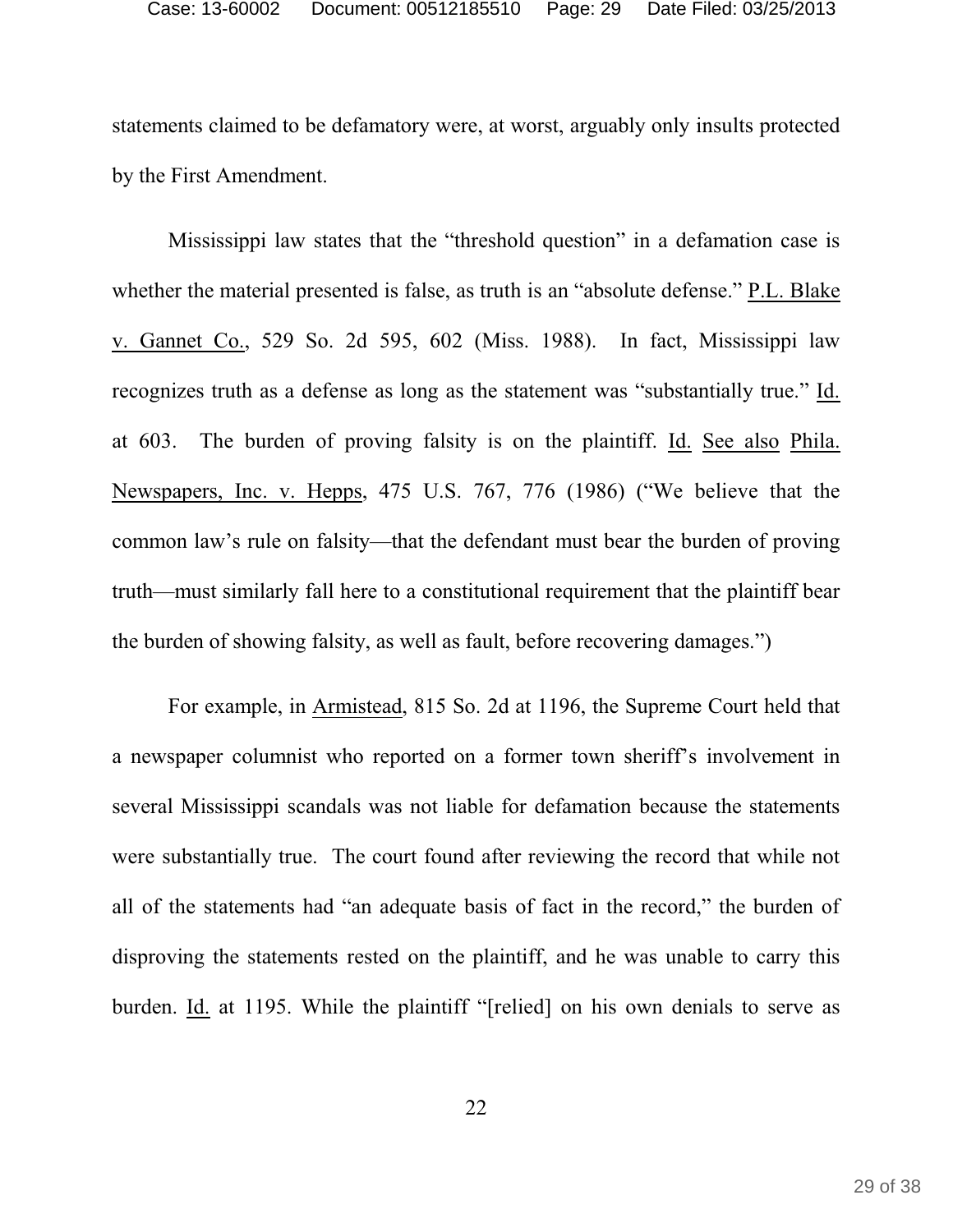proof" of falsity, this was insufficient to counteract the "bulk" of the articles and reports. Id. The Supreme Court affirmed the trial court's holding that the truth of the statements barred recovery for defamation. Id. at 1196.

Like in Armistead, Handshoe's statements relating to the Appellants' involvement with Aaron Broussard, their lawsuit with the Atlantic Canada Opportunities Agency, and the financial viability of Trout Point Lodge are not actionable. Appellee's statements relating to the Appellants' sexual orientation were also factual statements, as plaintiffs are avowed homosexuals engaged in a relationship. Under Mississippi law, this is an absolute defense. Moreover, the First Amendment protects commentary sexual orientation. Hustler Magazine, Inc. v. Falwell, 485 U.S. 46, 50 (1988). The First Amendment protects "[a]ll ideas having even the slightest redeeming social importance," including "unorthodox" ideas, controversial ideas, even ideas hateful to the prevailing climate of opinion," unless they are "excludable because they encroach upon the limited area of more important interests." Roth v. United States, 354 U.S. 476, 484 (1957). Moreover, the Supreme Court of Mississippi has explicitly stated that "nothing in life or our law guarantees a person from immunity from occasional sharp criticism . . . . Caustic commentary is simply not actionable libel." Ferguson v. Watkins, 448 So. 2d 271, 276 (Miss. 1984).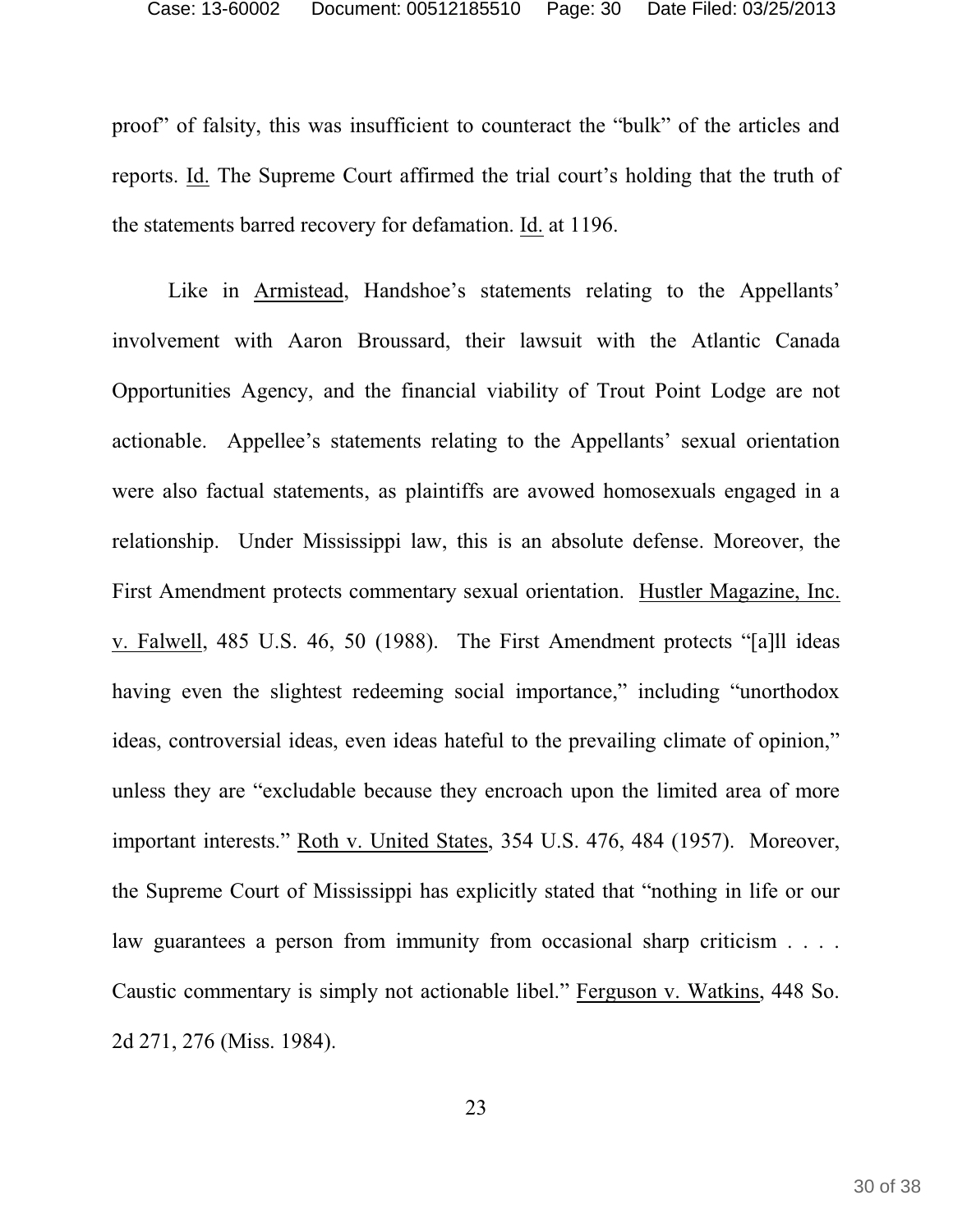The Canadian Supreme Court has expressly declined to adopt the actual malice standard set forth in New York Times Co. v. Sullivan, 376 U.S. 254, 283 (1964) and Curtis Pub. Co. v. Butts, 388 U.S. 130, 155 (1967). Hill v. Church of Scientology of Toronto, [1995] 2 S.C.R. 1130. In Hill, the judge considered whether it would be appropriate to adopt the actual malice requirement in Canada. Id. In this analysis, the judge included a summary of critiques of the actual malice standard from commentators in the United States and, as well as, court opinions from Australia and the United Kingdom rejecting the standard. Id. The judge emphasized that "[i]t has been argued the [Sullivan] decision has shifted the focus of defamation suits away from their original essential purpose. Id. Rather than deciding upon the truth of the impugned statement, courts in the U.S. now determine whether the defendant was negligent." Id. In summary, the judge stated:

I can see no reason for adopting [the Sullivan standard of actual malice] in Canada in an action between private litigants. The law of defamation is essentially aimed at the prohibition of the publication of injurious false statements. It is the means by which the individual may protect his or her reputation which may well be the most distinguishing feature of his or her character, personality and, perhaps, identity … Surely it is not requiring too much of individuals that they ascertain the truth of the allegations they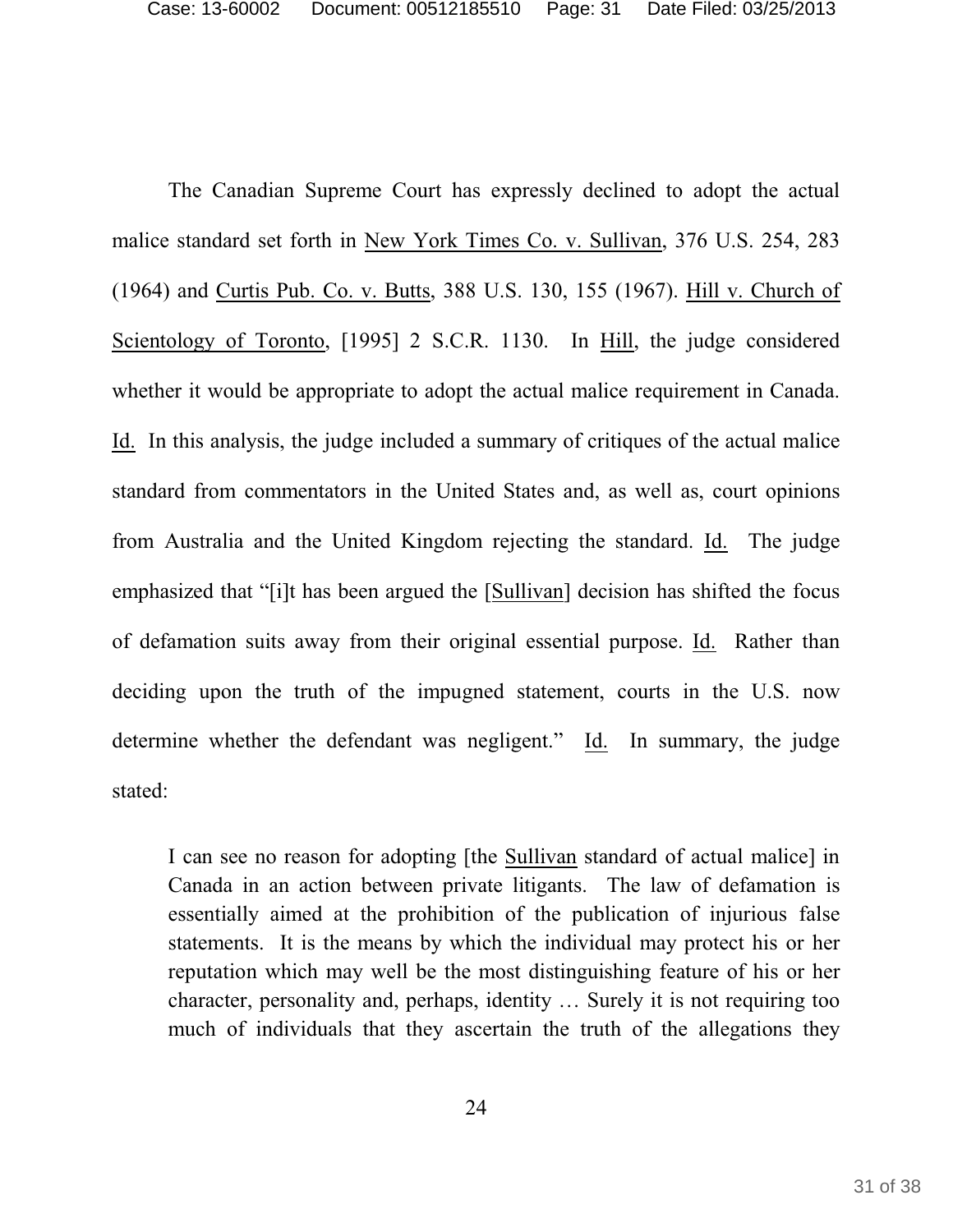publish. The law of defamation provides for the defences of fair comment and of qualified privilege in appropriate cases. Those who publish statements should assume a reasonable level of responsibility.

Id. As United States courts have stated, "proving actual malice is a heavy burden."

Peter Scalamandre & Sons, Inc. v. Kaufman, 113 F.3d 55, 560-61 (5th Cir. 1997). Thus, it is a difficult feat for a plaintiff who is a public figure or a public official to prevail in a defamation suit. By enacting this difficult hurdle for public figures and public officials, the United States courts have upheld the importance of the free speech rights afforded by the First Amendment. In contrast, Canada has expressly declined to extend these First Amendment principles to its laws, increasing the likelihood that a public figure or a public official would be able to prevail in a defamation lawsuit. Since a Canadian plaintiff, even if found to be a public figure or public official, does not have to prove actual malice in order to prevail in a Canadian defamation lawsuit, Canadian law affords less protection to an individual's free speech rights, placing greater emphasis on determining the truth of the statement, rather than the level of fault of the speaker. Therefore, in comparison to domestic law, which affords greater First Amendment protection by requiring public figures to show actual malice, Canadian law provides less protection.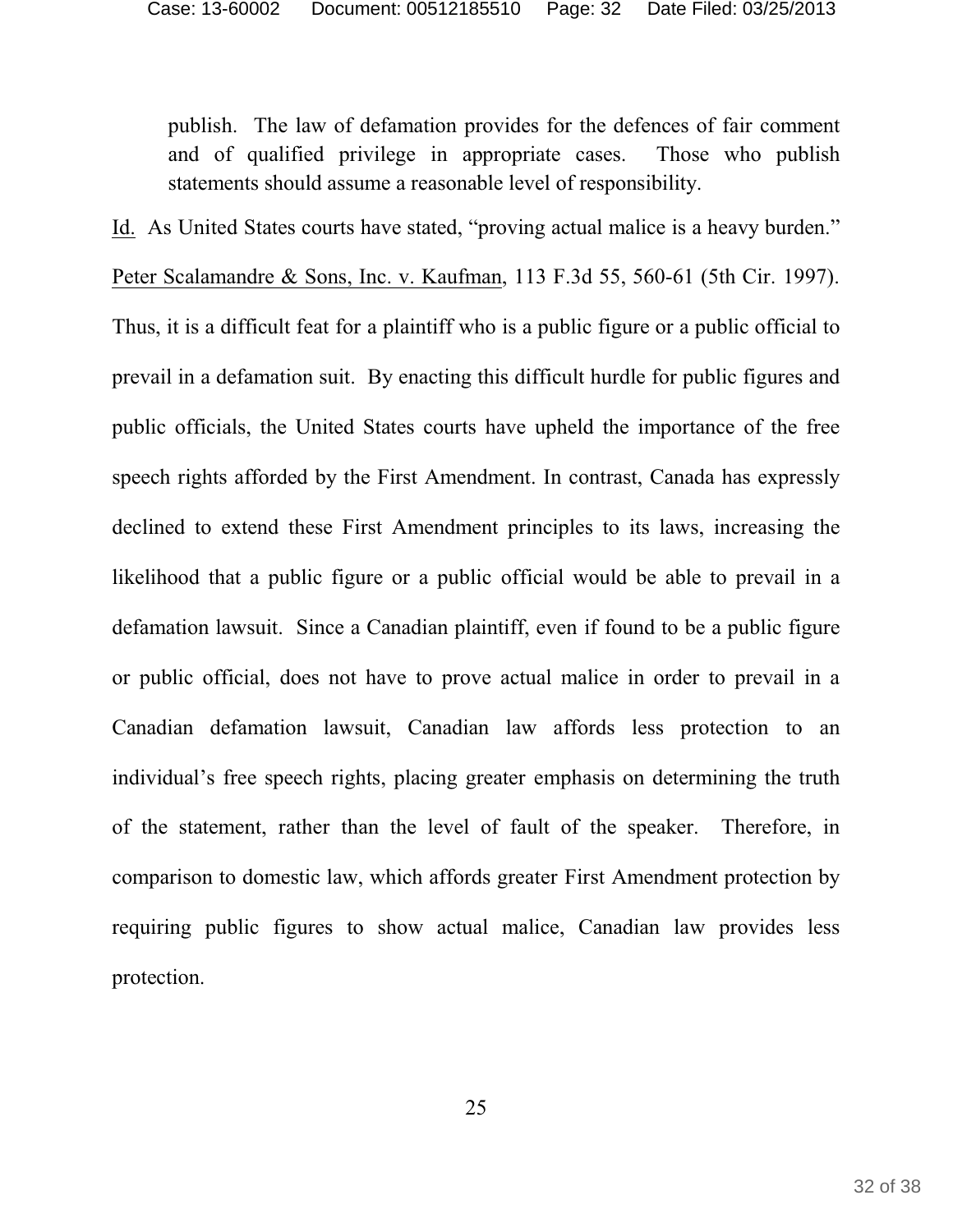Further, Canadian law is less stringent than domestic law in its allowance of punitive damages. In the United States, a court may not award punitive damages unless the plaintiff, whether a public or a private figure, proves actual malice. 2 Law of Defamation § 9:37 (2d ed.). See also Gertz v. Robert Welch, Inc., 418 U.S. 323, 349 (1974) ("[T]he States may not permit recovery of presumed or punitive damages, at least when liability is not based on a showing of knowledge of falsity or reckless disregard for the truth.") However, Canadian law applies a much more lenient standard for determining when punitive damages may be awarded. In Hill, the court stated that "[p]unitive damages may be awarded in situations where the defendant's misconduct is so malicious, oppressive and high handed that it offends the Court's sense of decency." It is clear that United States law provides greater free speech protection in this regard as well.

In light of the discussion above, there is no genuine issue of material fact or law as to whether Canadian law provides the same protection of freedom of speech as domestic law. In this case, the Canadian court ruled upon a libel claim brought by the plaintiffs for blogs and comments published by the defendants in the United States. As a matter of law, it was without cavil that the Canadian law applied to the underlying dispute did not afford equal free speech protections to Appellee,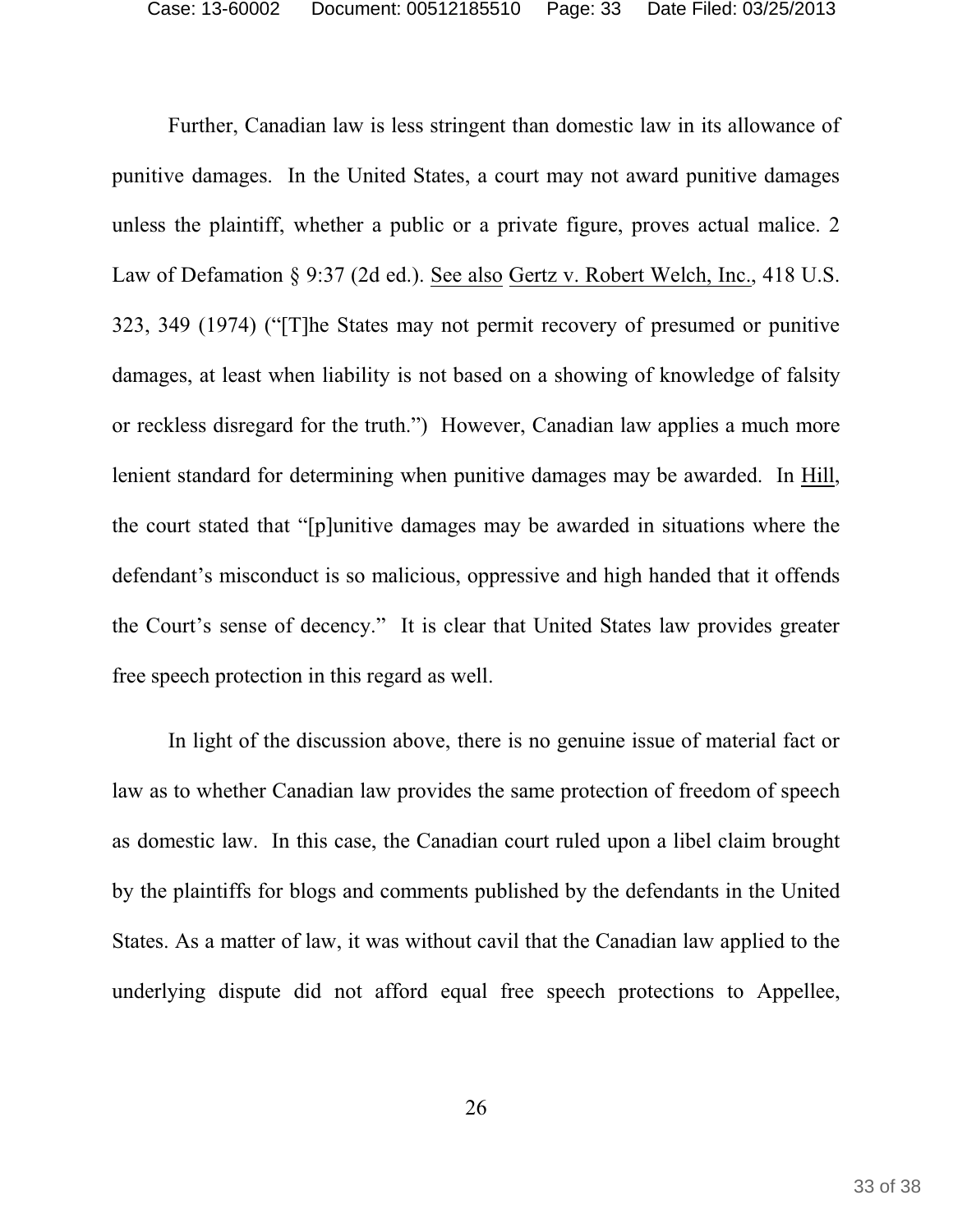Handshoe, as he would have enjoyed under United States law. Thus, it was entirely appropriate for the District Court to grant summary judgment

Finally, it is worth noting that the transcript of the Nova Scotia decision contained no discussion of the SPEECH Act, and the judge made no preliminary findings relating to the validity of her decision in United States courts. Because of the requirements of the SPEECH Act, the failure of the Canadian court to make preliminary findings regarding the comparability of United States and Canadian free speech protection made the libel judgment invalid, as found by the District Court. This failure of the foreign court was likewise fatal.

#### **Conclusion**

The Appellants failed to demonstrate, as a matter of law, that Appellee was afforded at least as much protection for freedom of speech in the Canadian court, a foreign jurisdiction, as he would have been afforded in a domestic court. Further, Appellants did not prove, as a matter of law, that Handshoe would have been held liable for defamation by a domestic court. As a matter of law, the Appellee was entitled to have the libel judgment against him dismissed with prejudice. Thus, the District Court ruled correctly in this matter that the law did not support a finding in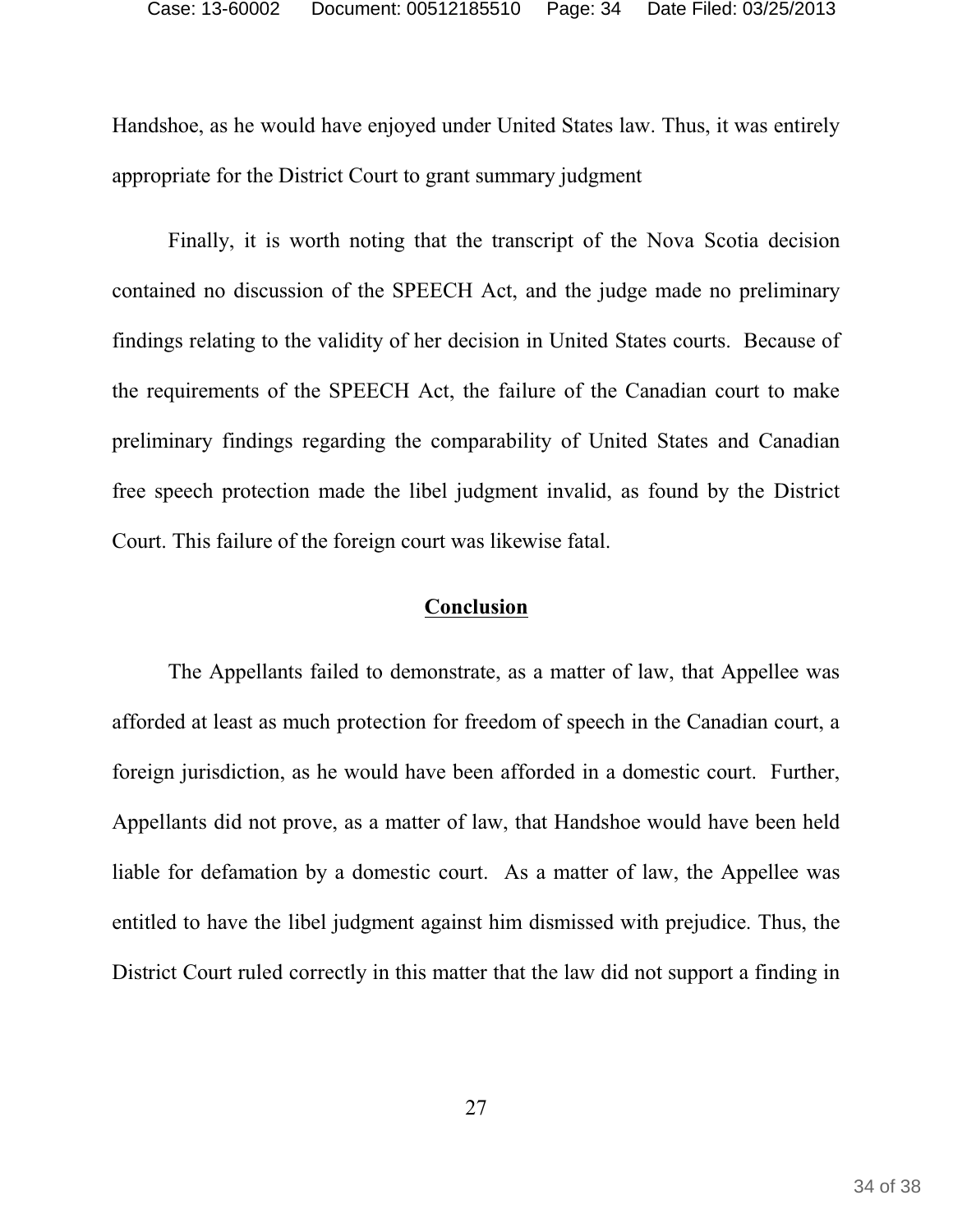favor of summary judgment. Accordingly, the rulings of the District Court should not be disturbed.

Respectfully submitted, this the  $25<sup>TH</sup>$  day of March, 2013.

## **THE TRUITT LAW FIRM** A Limited Liability Company

*s/ Jack E. Truitt*  JACK E. TRUITT, LA. BAR NO. 18476 149 North New Hampshire Street Covington, Louisiana 70433 Telephone: (985) 327-5266 Facsimile: (985) 327-5252 Email: mail@truittlaw.com Counsel for Appellee, Douglas K. Handshoe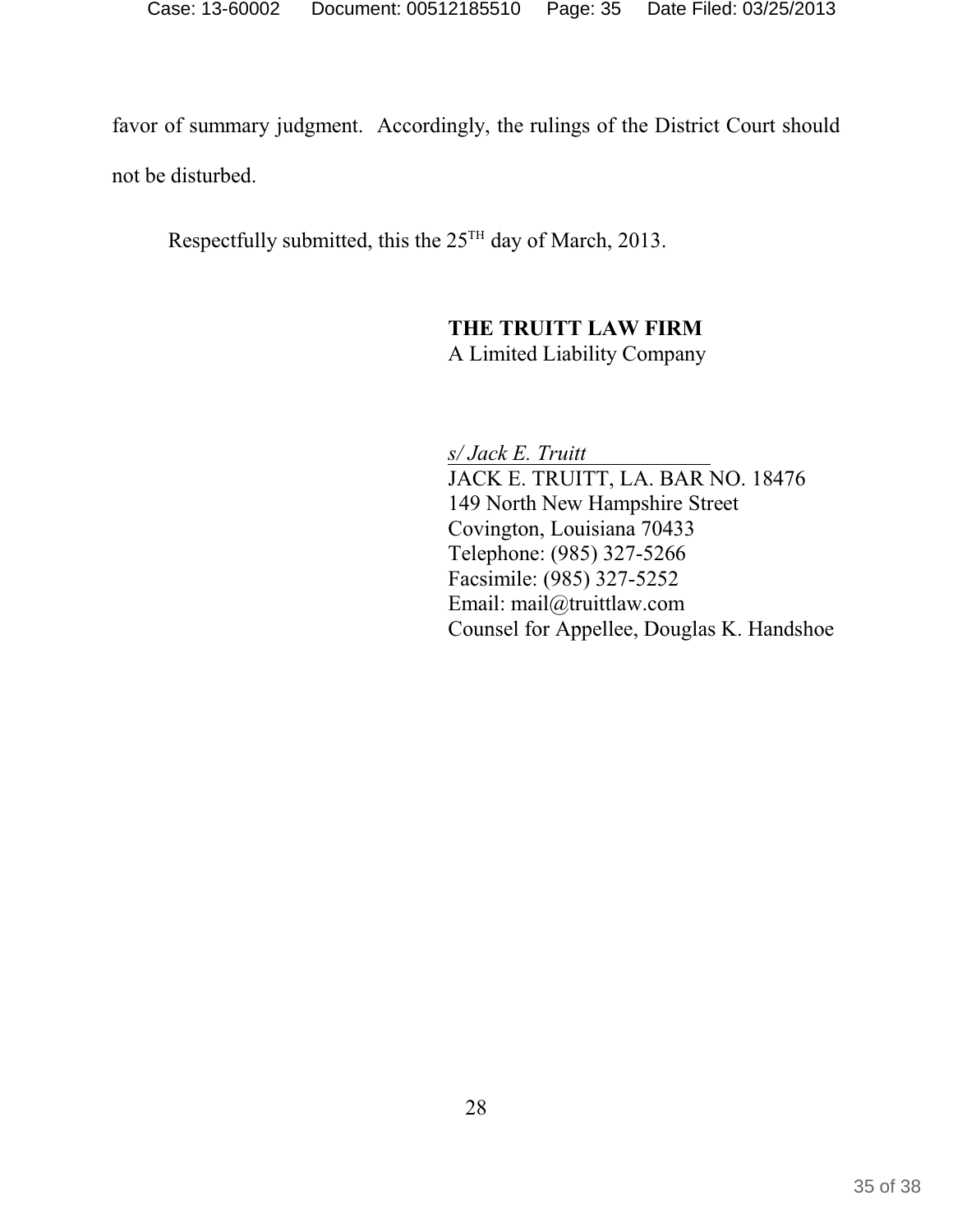# **CERTIFICATE OF SERVICE**

I hereby certify that the foregoing Brief of Appellees has been filed in the office of the Clerk for the United States Court of Appeals for the Fifth Circuit via the court's CM/ECF filing system which sent notification of same to the following:

The Honorable Louis Guirola, Jr. Chief District Judge 2012 15th Street, Suite 814 Gulfport, MS 39501

The Honorable Judge John Roper Chief Magistrate 2012 15th Street, Suite 87 Gulfport, MS 39501

G. Gerald Cruthird, Esquire Post Office Box 1050 Picayune, MS 39466

Henry Laird, Esquire JONES WALKER Post Office Drawer 160 Gulfport, MS 39502

This the  $25<sup>th</sup>$  day of March, 2013.

*s/ Jack E. Truitt* JACK E. TRUITT, LA BAR NO. 18476 **THE TRUITT LAW FIRM** A Limited Liability Company Counsel for Appellee, Douglas K. Handshoe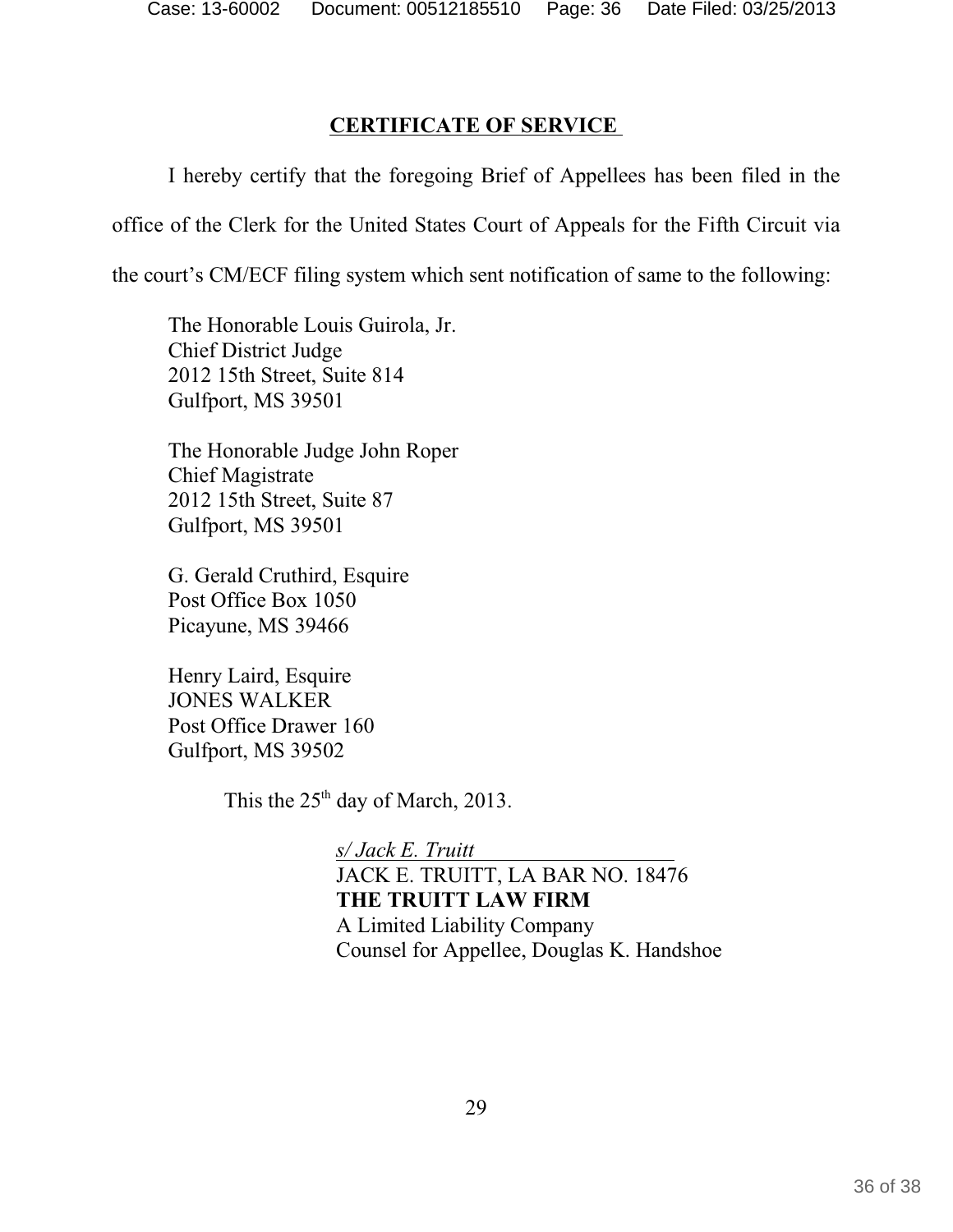# **CERTIFICATE OF COMPLIANCE**

Pursuant to  $5<sup>th</sup>$  Cir. R. 32.2 and 32.3, the undersigned certified that the

Appellees' Brief complies with the type-volume limitations of Fed. R. App.  $32(1)(7)$ .

- 1. EXCLUSIVE OF THE EXEMPTED PORTIONS IN  $5<sup>th</sup>$  Cir. R. 32.2, THE BRIEF CONTAINS **7,427** WORDS.
- 2. THE BRIEF HAS BEEN PREPARED IN PROPORTIONALLY SPACED TYPEFACE USING WORD PERFECT SOFTWARE, IN TIMES NEW ROMAN, 14 POINT FONT.
- 3. THE UNDERSIGNED UNDERSTANDS A MATERIAL MIS-REPRESENTATION IN COMPLETING THIS CERTIFICATE, OR CIRCUMVENTION OF THE TYPE-VOLUME LIMITS IN Fed. R. App. P. 32(a)(7), MAY RESULT IN THE COURT'S STRIKING THE BRIEF AND IMPOSING SANCTIONS AGAINST THE PERSON SIGNING THIS BRIEF.

*s/ Jack E. Truitt*  JACK E. TRUITT, LA BAR NO. 18476 **THE TRUITT LAW FIRM** A Limited Liability Company Counsel for Appellee, Douglas K. Handshoe